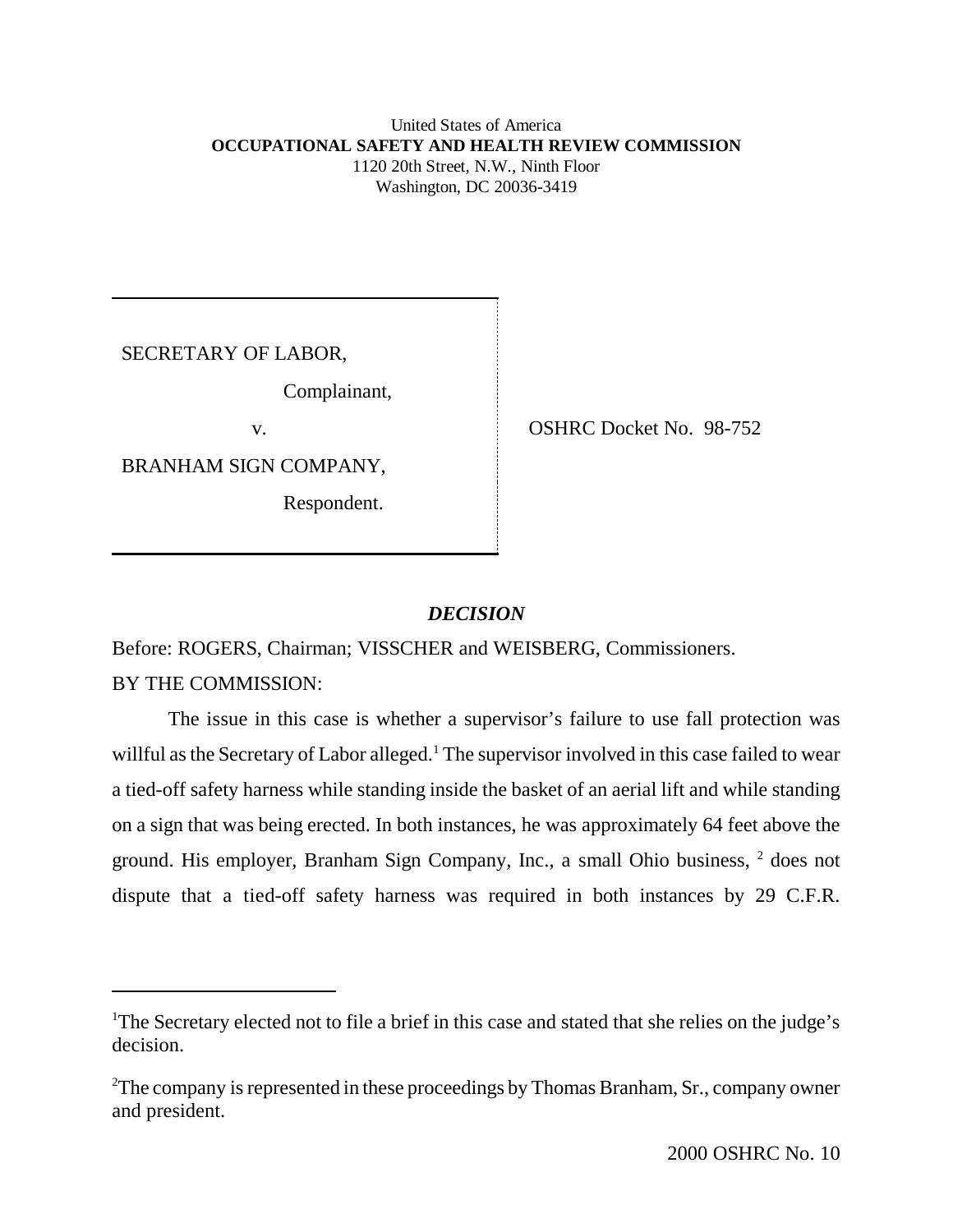§ 1926.453(b)(2)(v)<sup>3</sup> and 29 C.F.R. § 1926.501(b)(15)<sup>4</sup> However, the employer contends that its supervisor's failure to use fall protection was not willful. For the following reasons, we find that the lack of fall protection was serious, not willful, and we assess a total penalty of \$6,000.

### **Facts**

On April 2, 1998, William Wilkerson, a compliance officer with the Occupational Safety & Health Administration ("OSHA") of the Department of Labor, observed an individual working apparently unprotected on top of a truck stop sign at the junction of U.S. Route 35 and Interstate 71 (east of Dayton and Cincinnati, Ohio). Wilkerson went to the site, identified himself to two of the employees on the ground, *i.e.,* a sign helper and the crane operator, and learned that the individual working on the sign was their supervisor, Stephen Word.<sup>5</sup> Wilkerson did not conduct an opening conference with Word until he returned to the ground approximately 15 minutes into the inspection, and Wilkerson's testimony does not indicate whether and how he identified himself to Word working 64 feet above ground. Wilkerson was wearing an OSHA hard hat that identified him as an OSHA compliance

<sup>&</sup>lt;sup>3</sup>The cited standard, 29 C.F.R. § 1926.453(b)(2)(v), states that "[a] body belt shall be worn and a lanyard attached to the boom or basket when working from an aerial lift." The basket in the present case had an opening large enough for a person to fall through, which particularly concerned the compliance officer. He was also concerned that the crane holding the basket could malfunction and drop suddenly, causing the basket to lurch and throw the employee out.

<sup>&</sup>lt;sup>4</sup>The cited standard, 29 C.F.R. § 1926.501(b)(15), states that "each employee on a walking/working surface 6 feet (1.8 m) or more above lower levels shall be protected from falling by a guardrail system, safety net system, or personal fall arrest system." It is undisputed that there were neither guardrails nor safety nets at the location involved here.

<sup>&</sup>lt;sup>5</sup>The employees Word was supervising were Jeff Danner, sign erector serviceman; Dan Kyle, sign erector serviceman; and Chad Prework, sign helper. Kyle was operating the crane that was supporting the aerial basket. Danner and Prework were "running tag lines" (lines up to the basket).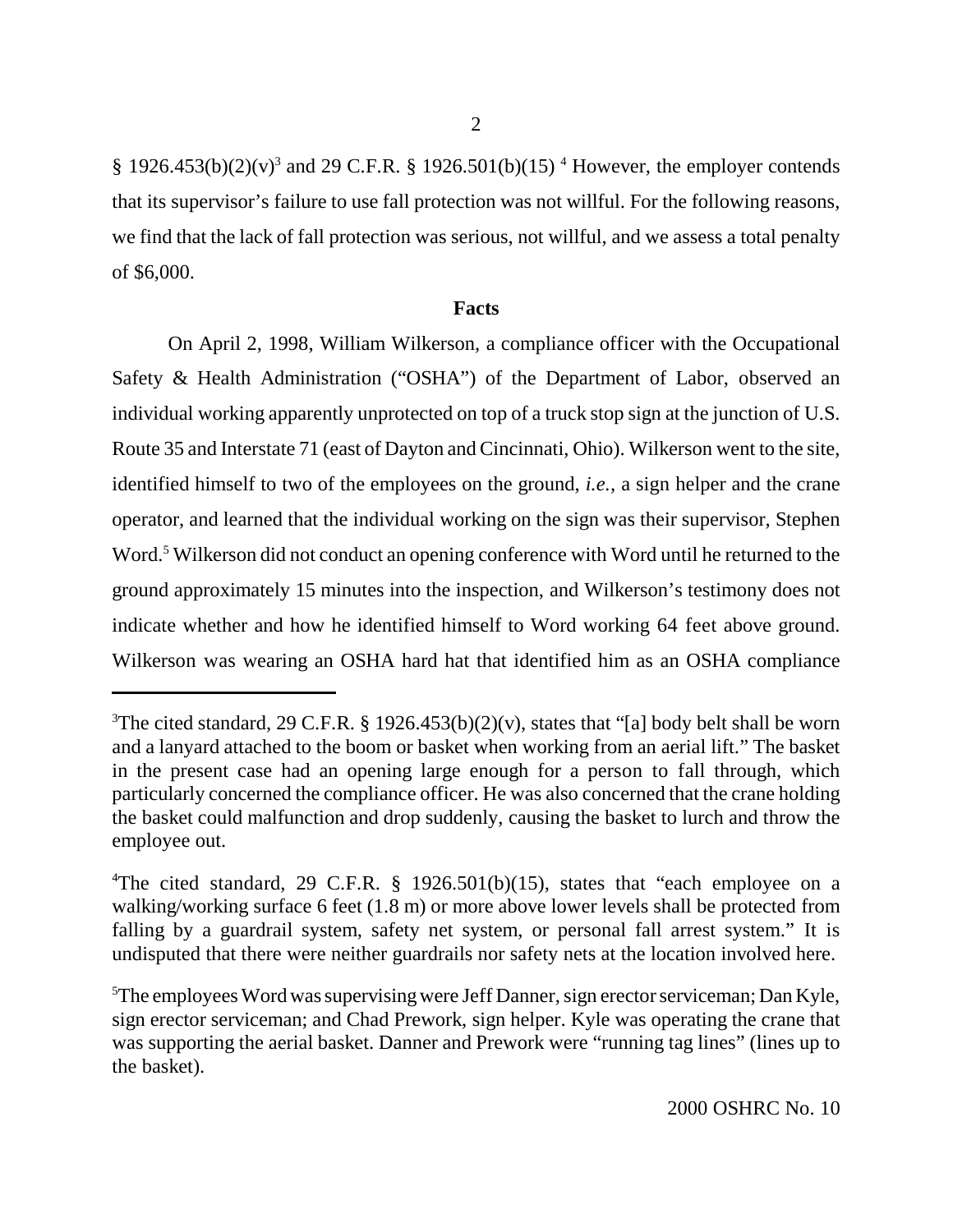officer. Wilkerson testified that it was so noisy at the site that he had to shout to make himself heard to the sign helper and crane operator. Thus, we cannot say that Wilkerson made himself heard to Word 64 feet above ground. Nor can we find that Word knew Wilkerson was from OSHA until the opening conference that Wilkerson conducted with him on the ground.

During the approximately 15 minutes that Word was in the air, Wilkerson videotaped him either standing inside the basket of the aerial lift or on the sign he was erecting. There were safety harnesses in the company's truck at the site. However, Word did not use a tiedoff safety harness on the day of the inspection.<sup>6</sup> Word told Wilkerson that on prior jobs he had given safety harnesses to employees who felt uncomfortable about working at heights. Word also testified that he himself had worn one on "very rare" prior occasions. However, in general, he worked at heights without a safety harness. Word took the position that safety harnesses are "a hazard more than a help."<sup>7</sup>

After Word came down to the ground, he and Wilkerson discussed how to anchor a safety harness to the sign. They apparently agreed that it would require further study.<sup>8</sup> Only

<sup>&</sup>lt;sup>6</sup> Word testified that he did not use the safety harness that Wilkerson asked the ground crew to send up to him during the first approximately 15 minutes of the inspection, *i.e.,* before the opening conference. Wilkerson testified that Word did put the safety harness on, but did not wear it properly.

<sup>&</sup>lt;sup>7</sup>Wilkerson testified that Word indicated to him that sometimes there is no place to tie them off and sometimes they present a tripping hazard and are "just uncomfortable."

<sup>&</sup>lt;sup>8</sup>Word questioned whether certain rods on the sign that Wilkerson pointed out were strong enough to support an employee in a safety harness. Wilkerson also suggested stringing a static line between the sign's main support posts. However, Wilkerson recognized in his testimony that an engineer would have to ascertain whether any part of the sign was strong enough. Wilkerson posited that, "if there's nothing there[,] then perhaps something needs to be installed."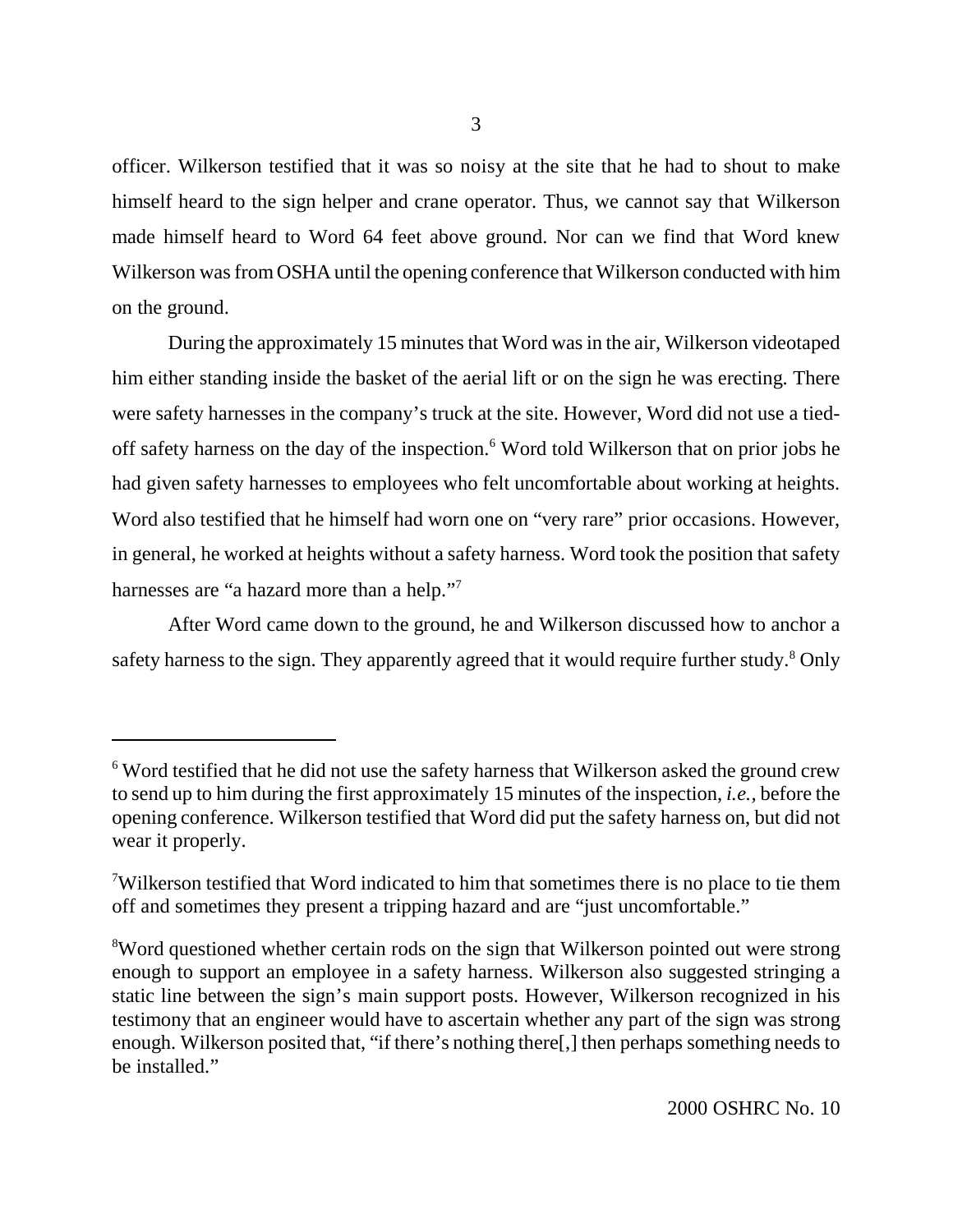Word was exposed to the fall hazard in this case. The three employees he was supervising remained on the ground assisting him by sending tools and supplies up to him.

The company had safety rules dealing with the use of safety equipment. Safety rule No. 6 required employees to use available safety equipment: "Any employee not using safety equipment provided will be warned the first time[,] [and] [f]ollowing that[,] disciplinary action will be taken." Company safety rule No. 7 referred to "fine[s] from OSHA for not using safety equipment." The introduction to the company rules states the following:

With the changes that are taking place in our industry, and the economic pressures we are facing today[,] we can not continue to operate as we have in the past. We want a happy and productive work environment. In order to achieve this[,] the following rules will be put into effect and will be strictly enforced.

Word testified that Branham, Sr., and Thomas Branham, Jr., the company manager who planned the jobs, "very seldom" came to job sites to monitor employee behavior. Company owner and president Thomas Branham, Sr., told Wilkerson over the telephone after the inspection that he did not monitor the employees to ensure that they actually used the safety equipment he provided. Branham testified at the hearing that he believed that the responsibility for failing to wear available protective equipment should rest on the employees.

## **Discussion**

A violation is willful if committed with intentional disregard for the requirements of the Act or with plain indifference to employee safety. *Williams Enterp., Inc.,* 13 BNA OSHC 1249, 1256, 1986-87 CCH OSHD ¶ 27,893, p. 36,589 (No. 85-355, 1987). Thus, the focal point of a willful classification is the employer's state of mind when the violation was committed. *Brock v. Morello Bros. Constr.*, 809 F.2d 161, 164 (1<sup>st</sup> Cir. 1987); *Monfort of Colorado, Inc.,* 14 BNA OSHC 2055, 2062, 1991-93 CCH OSHD ¶ 29,246, p. 39,186 (No. 87-1220, 1991). The Secretary must show that the employer had a "heightened awareness"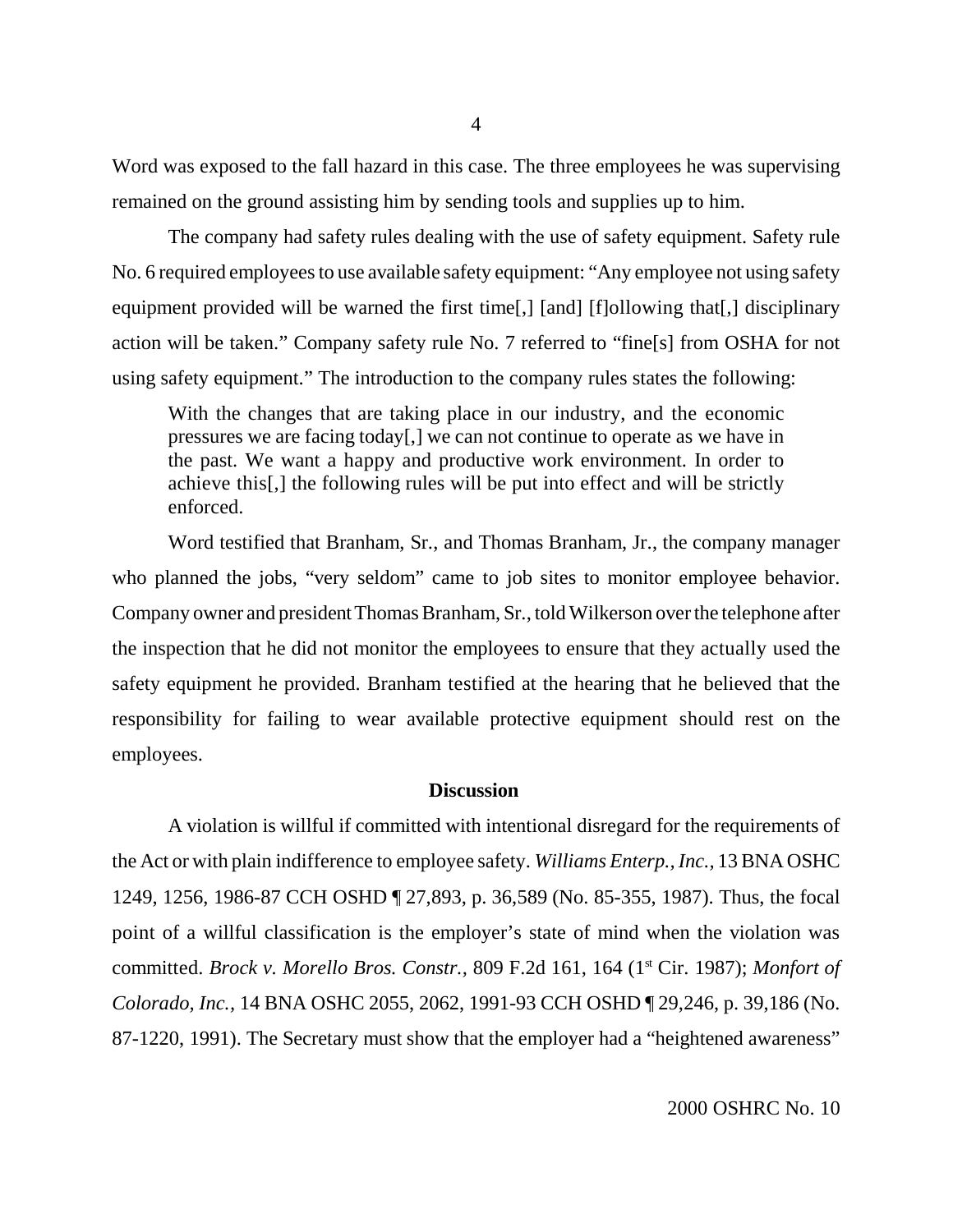of the illegality of the conduct at issue. *E.g., Pentecost Contrac. Corp.* 17 BNA OSHC 1953, 1955, 1995-97 CCH OSHD ¶ 31,289, p. 43,965 (No. 92-3788, 1997); *Williams Enterp., Inc.,* 13 BNA OSHC at 1256-57, 1986-87 CCH OSHD at p. 36,589. An employer who knows an employee is exposed to a hazard and fails to correct or eliminate the hazardous exposure commits a willful violation if the employer knows of the legal duty to act, for an employer's failure to act in the face of a known duty demonstrates the knowing disregard that characterizes willfulness. *See Sal Masonry Contrac., Inc.,* 15 BNA OSHC 1609, 1613, 1991- 93 CCH OSHD ¶ 29,673, p. 40,210 (No. 87-2007, 1992); *accord A. Schonbek & Co.,* 9 BNA OSHC 1189, 1191, 1980 CCH OSHD ¶ 25,081, p. 30,984 (No. 76-3980, 1980), aff'd, 646 F.2d 799, 800 (2d Cir. 1981); *Tampa Shipyards, Inc.,* 15 BNA OSHC 1533, 1541, 1991-93 CCH OSHD ¶ 29,617, pp. 40,103-04 (No. 86-360, 1992). Alternatively, the Secretary can establish willfulness by showing that the employer had a state of mind such that, if informed of the duty to act, it would not have cared. *Morello,* 809 F.2d at 164. The state of mind of a supervisory employee, his or her knowledge and conduct, may be imputed to the employer for purposes of finding that the violation was willful. *Continental Roof Sys., Inc.,* 18 BNA OSHC 1070, 1071, 1995-97 CCH OSHD ¶ 31,447, p. 44,478 (No. 95-1716, 1997); *Conie Constr., Inc.,* 16 BNA OSHC 1870, 1872, 1993-95 CCH OSHD ¶ 30,424, p. 42,089 (92-264, 1994), *aff'd,* 73 F.3d 382 (D.C. Cir. 1995).

The judge found willfulness based on the actions of Branham's supervisor Word and on Branham's failure to monitor. First, she found that supervisor Word "intentionally, knowingly and voluntarily disregarded" the requirements of the cited standards. To affirm the judge, we would have to find a heightened awareness that the cited conduct was illegal. We conclude that the record does not support such a finding. There was no showing that Word or anyone in the company was aware of *OSHA standards* requiring fall protection or that anyone made a deliberate attempt to violate them. *C.E.M Plumbing, Inc.,* 17 BNA OSHC 2080, 2081-82, 1995-97 CCH OSHD ¶ 31,242, p. 43,820 (No. 95-676, 1997). There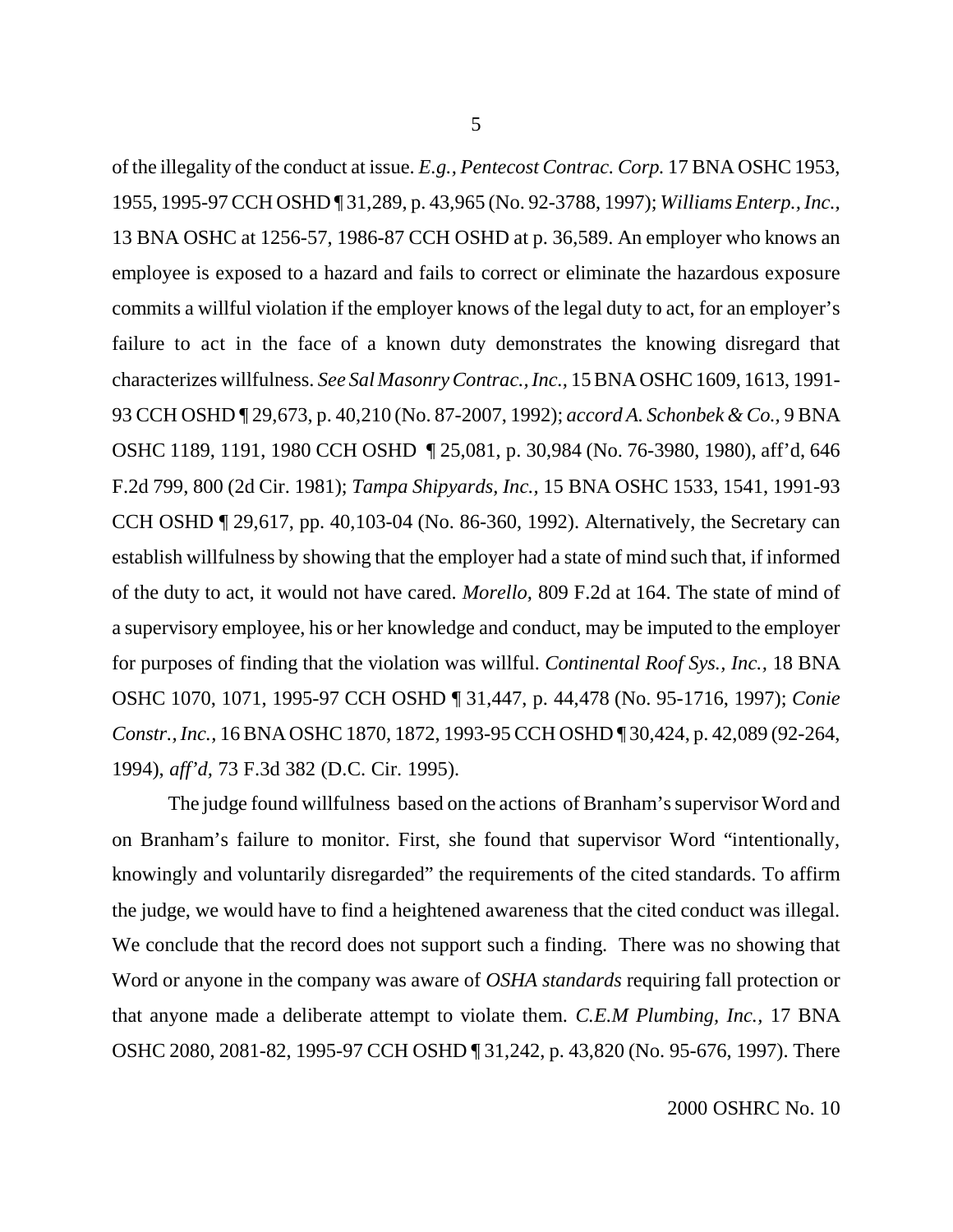is no evidence of prior citations or other warnings regarding the need for safety harnesses in sign erection work. *Compare Sal Masonry,* 15 BNA OSHC at 1613-14, 1991-93 CCH OSHD at p. 40,210 (violation willful where employer was aware of safety requirements from prior citation and consciously disregarded compliance officer's advice during inspection). The Secretary did establish that one of Branham's safety rules informed its employees that failure to use required safety equipment could result in OSHA penalties. The record also shows that, although safety harnesses were provided at the site and were sometimes given to the employees, the company did not monitor to see if they were worn. Although Word knew he was not using safety equipment, an employee's disregard of a company safety rule does not automatically establish willful disregard of an OSHA requirement. *George Campbell Painting Corp.,* 18 BNA OSHC 1929, 1934, 1999 CCH OSHD ¶ 31,935, p. 47,390 (No. 94-3121, 1999). We are particularly reluctant to find willful disregard of an OSHA requirement where, as here, the company rules only refer to use of safety equipment in general and OSHA penalties in general. *Compare Morrison-Knudsen/Yonkers Contrac. Co.,* 16 BNA OSHC 1105, 1123-28, 1991-93 CCH OSHD ¶ 30,048, pp. 41,280-85 (No. 88-572, 1993) (willful violation based on employer's safety program consisting of detailed rules tracking applicable OSHA requirements). There is no other evidence here to suggest that Word had a heightened awareness that he was acting contrary to the requirements of the standard or the purposes of the Act.

The judge also found that Word's actions demonstrated plain indifference to safety because he failed to use the safety harness Wilkerson offered him in the first 15 minutes of the inspection. The judge apparently assumed that Word knew then that Wilkerson was an OSHA compliance officer, but as we noted earlier, that has not been shown. Wilkerson did not identify himself to Word as an OSHA compliance officer until Word came down from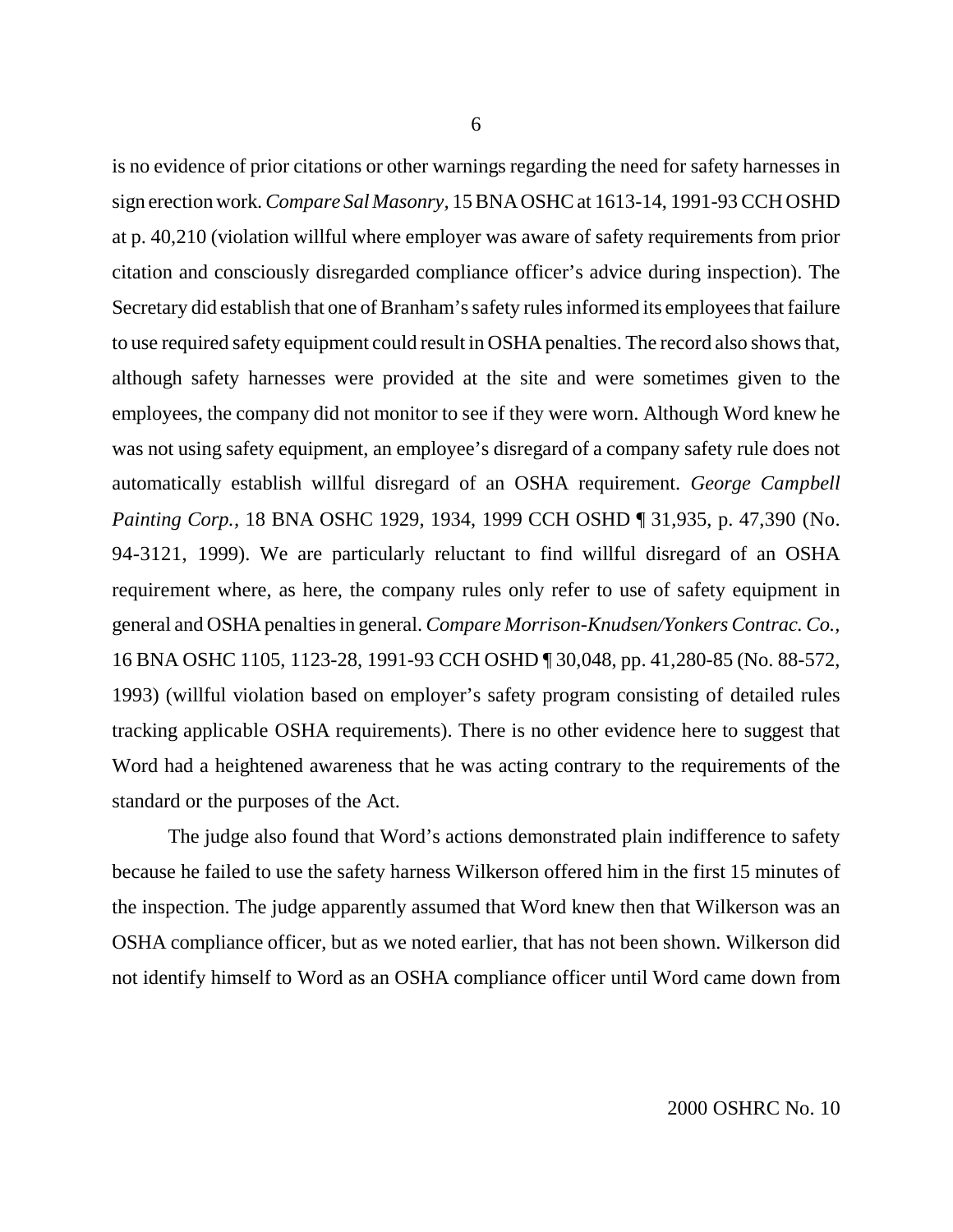the sign, and there is no evidence that Word knew that Wilkerson was an OSHA compliance officer until then.9

Finally, the judge held that owner/president Branham's failure to monitor the use of safety equipment demonstrated plain indifference to employee safety. The failure to monitor employee use of safety equipment amounts to a lack of diligence that supports a finding of constructive knowledge in this case. However, Branham's lack of diligence in failing to monitor does not establish willfulness. *See Marmon Group, Inc.,* 11 BNA OSHC 2090, 2092, 1984-85 CCH OSHD ¶ 26,975, p. 34,643 (No. 79-5363, 1984). Unlike *Atlantic Battery Co.,* 16 BNA OSHC 2131, 2160-61, 1993-95 CCH OSHD ¶ 30,636, at p. 42,476 (No.

 ${}^{9}$ Even if we were to assume that Word knew he was being addressed by a compliance officer, we would not be able to find this violation willful. The Commission has only based willful violations on failure to heed compliance officers' warnings in cases where it was clear from the record that the employer had a heightened awareness of the illegality of its conduct and had sufficient time after receiving the warning to decide whether to comply. *See Calang Corp.,* 14 BNA OSHC 1789, 1791-92, 1987-90 CCH OSHD ¶ 29,080, pp. 38,870-71 (No. 85-319, 1990) (compliance officer gave advice regarding trenching requirements in morning before work began, but found noncompliance in afternoon); *A.C. Dellovade, Inc.,* 13 BNA OSHC 1017, 1019-20, 1986-87 CCH OSHD ¶ 27,786, p. 36,342 (No. 83-1189, 1987) (compliance officer instructed employer regarding fall protection requirements four months before inspection giving rise to willful charge); *D.A. & L. Caruso, Inc.,* 11 BNA OSHC 2138, 2142, 1984-85 CCH OSHD ¶ 26,985, p. 34,694 (No. 79-5676, 1984) (compliance officer explained trenching requirements approximately four months before inspection giving rise to willful charge). The Commission has also carefully considered the factual circumstances. Failure to heed a warning after learning of a standard does not necessarily make the violation willful. "Certainly an employer is entitled to have a good faith opinion that his conduct conforms to regulatory requirements in a given factual situation." *C.N. Flagg & Co., dba Northeastern Contrac. Co.,* 2 BNA OSHC 1539, 1541, 1974-75 CCH OSHD ¶ 19,251, p. 23,027 (No. 1409, 1975) (factual disagreement regarding nature and stability of soil in trench). Here, according to Wilkerson's testimony, Word stated after the opening conference that he generally does not wear a safety harness because "sometimes there's no place to tie off to." It became apparent as they discussed possible ways to tie off to the sign involved here that locating an anchorage point strong enough to support the requisite weight would require consultation with an engineer.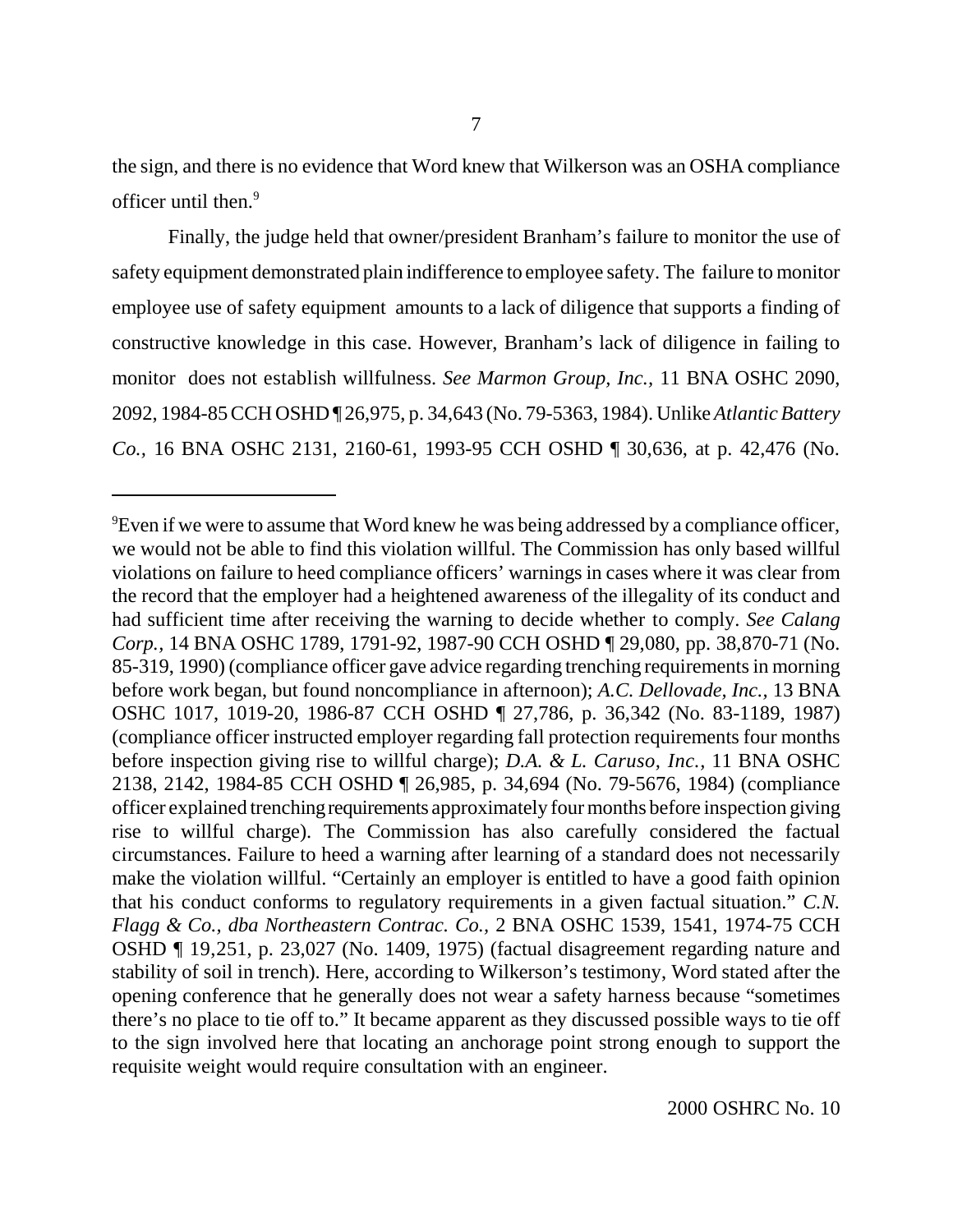90-1747, 1994), where the Commission based plain indifference on failure to follow the particular procedure and program outlined in the applicable OSHA standard, and *Morrison-Knudsen/Yonkers Contrac.,* 16 BNA OSHC at 1123-28, 1991-93 CCH OSHD at pp. 41,280- 85, where the Commission based plain indifference on failure to provide the required equipment and facilities the applicable OSHA standard requires on the job,<sup>10</sup> Branham provided the required safety equipment and had a safety rule requiring its use. This case is also distinguishable from *Caterpillar, Inc.,* 17 BNA OSHC 1731, 1733, 1995-97 CCH OSHD ¶ 31,134, p. 43,483 (No. 93-373, 1996), *aff'd*, 122 F.3d 437 (7th Cir. 1997), where the Commission found plain indifference because the employer delegated "carte blanche" authority to abate a hazard to employees and "took no action at a managerial level to develop any abatement procedures." In sum, we cannot characterize Branham's failure to monitor the work in the field as plain indifference.<sup>11</sup> We therefore conclude that although Branham violated the cited standards, those violations were not shown to be willful in nature.

# **Penalty**

The judge assessed \$21,000 for the willful violations that we find were serious rather than willful. In assessing penalties under § 17(j) of the Act, the Commission considers the

<sup>&</sup>lt;sup>10</sup>Among other things, the employer in *Morrison-Knudsen* did not have the proper facilities for cleaning and storing respirators to protect the employees from day-to-day accumulations of lead. 16 BNA OSHC at 1124, 1991-93 CCH OSHD at pp. 41,281-82. Also, in disregard of its own safety program specifying that only approved respirators should be used, the employer fitted together components of two different respirator brands and could not establish that they met the requirements for approved respirators. 16 BNA OSHC at 1115-16, 1118-19, 1991-93 CCH OSHD at pp. 41,272, 41,275-76. The safety program required protective clothing, but the employer did not provide it. 16 BNA OSHC at 1119-20, 1991-93 CCH OSHD at p. 41,277.

 $11$ In general, an owner/president's decision not to go to job sites to see whether employees are complying with company safety rules does not necessarily bear on willfulness unless there is no other company official to undertake the duty, which is the case here, where Branham and his son are the only company officials to fill these roles.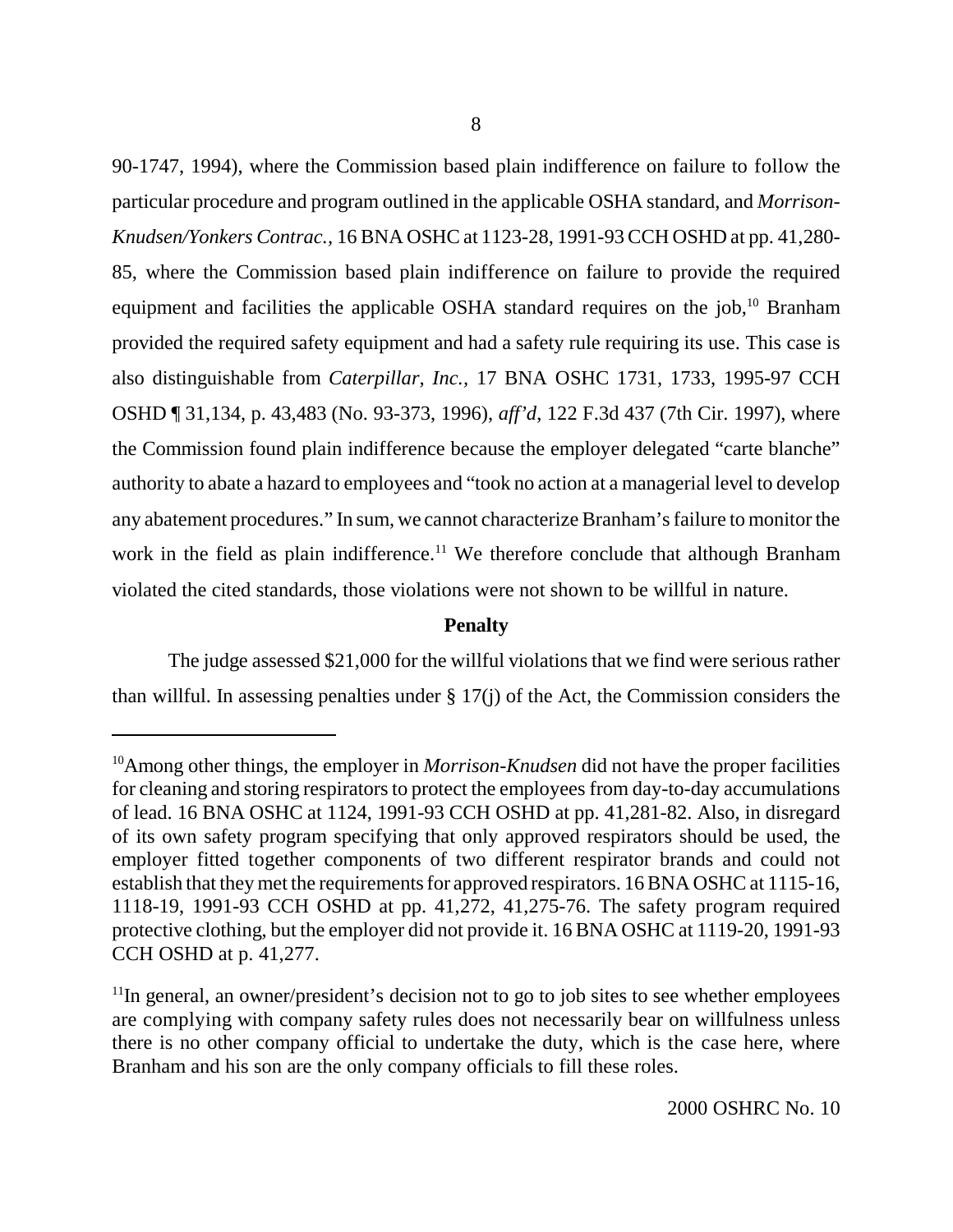gravity of the violations, the size of the company, its history of compliance with the Act and its good faith. We find that the gravity of the violations was high. As Wilkerson testified, there was a strong possibility that an accident could result in death because of the 64-foot height involved here. According to Wilkerson, the sign Word was standing on was an unstable working surface because it was curved and subject to vibrations. The basket of the aerial lift had an opening Word could fall through when he bent down for tools.

The company only employed 12 employees and therefore was small in size. The company did not have a history of prior violations. According to Wilkerson, two inspections OSHA once planned did not take place because of policy restrictions on general inspections for small employers. Although a complaint inspection was carried out in 1978, it did not result in citations, insofar as this record shows. On balance, we believe that a penalty of \$6,000 for the violations involved here is appropriate for this small employer. As the Commission stated in *Quality Stamping Prod., Inc.,* 16 BNA OSHC 1927, 1929, 1993-95 CCH OSHD ¶ 30,516, p. 42,189 (No. 91-414, 1994), "[t]he purpose of a penalty is to achieve a safe workplace, and penalty assessments, if they are not to become simply another cost of doing business, are keyed to the amount an employer appears to require before it will comply."

## **Order**

Items 1 and 2 of Citation 2 are affirmed as serious violations and a penalty of \$6,000 is assessed.

/s/

Thomasina V. Rogers Chairman

 $/s/$ 

Gary L. Visscher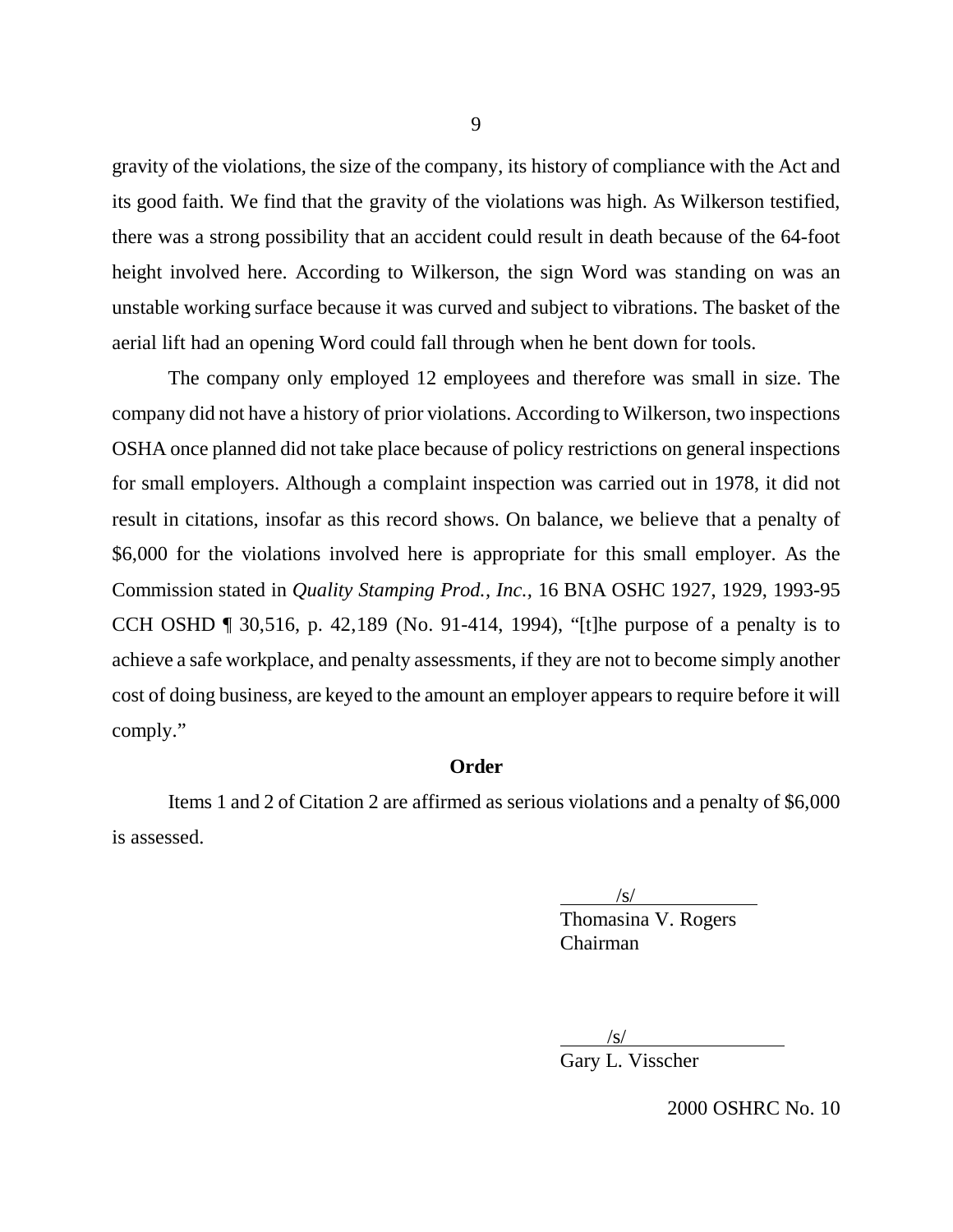Dated: May 15, 2000 Commissioner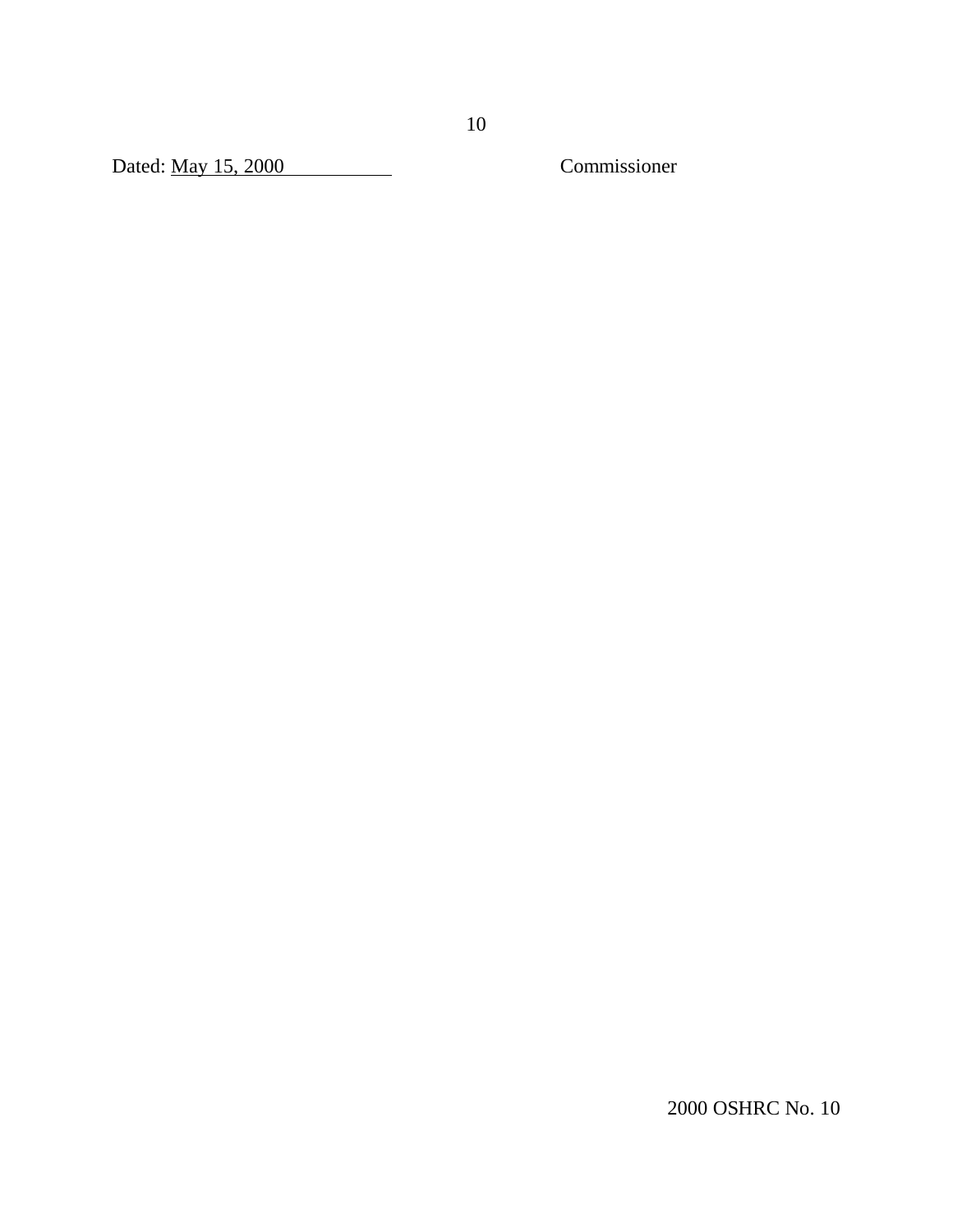### WEISBERG, Commissioner dissenting:

Unlike my colleagues, I would find, based upon all the facts and circumstances, that the company's violation of sections  $1926.453(b)(2)(v)$  and  $1926.501(b)(15)$ , involving fall protection, was correctly characterized by Judge Rooney as willful.

A violation is willful if it is committed with intentional, knowing, or voluntary disregard for the the requirements of the Act or with plain indifference to employee safety. *See e.g. Valdak Corp.,* 17 BNA OSHC 1135, 1136, 1993-95 CCH OSHD ¶ 30,759, p. 42,740 (No. 93-239, 1995), *aff'd,* 73 F.3d 1466 (8th Cir. 1996). A showing of evil or malicious intent is not necessary to establish willfulness. *Anderson Excavating and Wrecking Co.*, 17 BNA OSHC 1890, 1891 n.3, 1995-97 CCH OSHD ¶ 31,228, p. 43,788 n.3 (No 92-3684, 1997), *aff'd,* 131 F.3d 1254 (8th Cir. 1997). The Sixth Circuit, the jurisdiction in which this case arises, has held that willful means "action taken *knowledgeably* ... in disregard of the action's legality" and that "a showing of evil or malicious intent is not necessary to establish willfulness." *Empire-Detroit Steel v. OSHRC*, 579 F.2d 378, 384-385 (6th Cir. 1978) (emphasis added); *see Donavan v. Capital City Excavating Company, Inc.*, 712 F.2d 1008, 1010 (6th Cir. 1983) (foreman's good faith belief that trench was safe inapplicable to determination of willfulness).

In my view, the record supports the willful characterization found by the judge based on supervisor Word's knowledgeable and conscious disregard of fall protection requirements, and imputing the supervisor's willful state of mind to the employer as a result of the employer's lax enforcement of its safety program.

It is well established that the state of mind of a supervisory employee, the supervisor's knowledge and conduct, may appropriately be imputed to the employer for purposes of finding that the violation was willful. *Continental Roof Systems, Inc.,* 18 BNA OSHC 1070,1071, 1995-97 CCH OSHD ¶ 31,447, p. 44,478 (No. 95-1716, 1997); *Conie Construction Inc.,* 16 BNA OSHC 1870, 1872, 1993-95 CCH OSHD ¶ 30,474, p. 42,090 (No. 92-264, 1994), *aff'd* 73 F.3d 382 (D.C. Cir. 1995); *Tampa Shipyards,* 15 BNA OSHC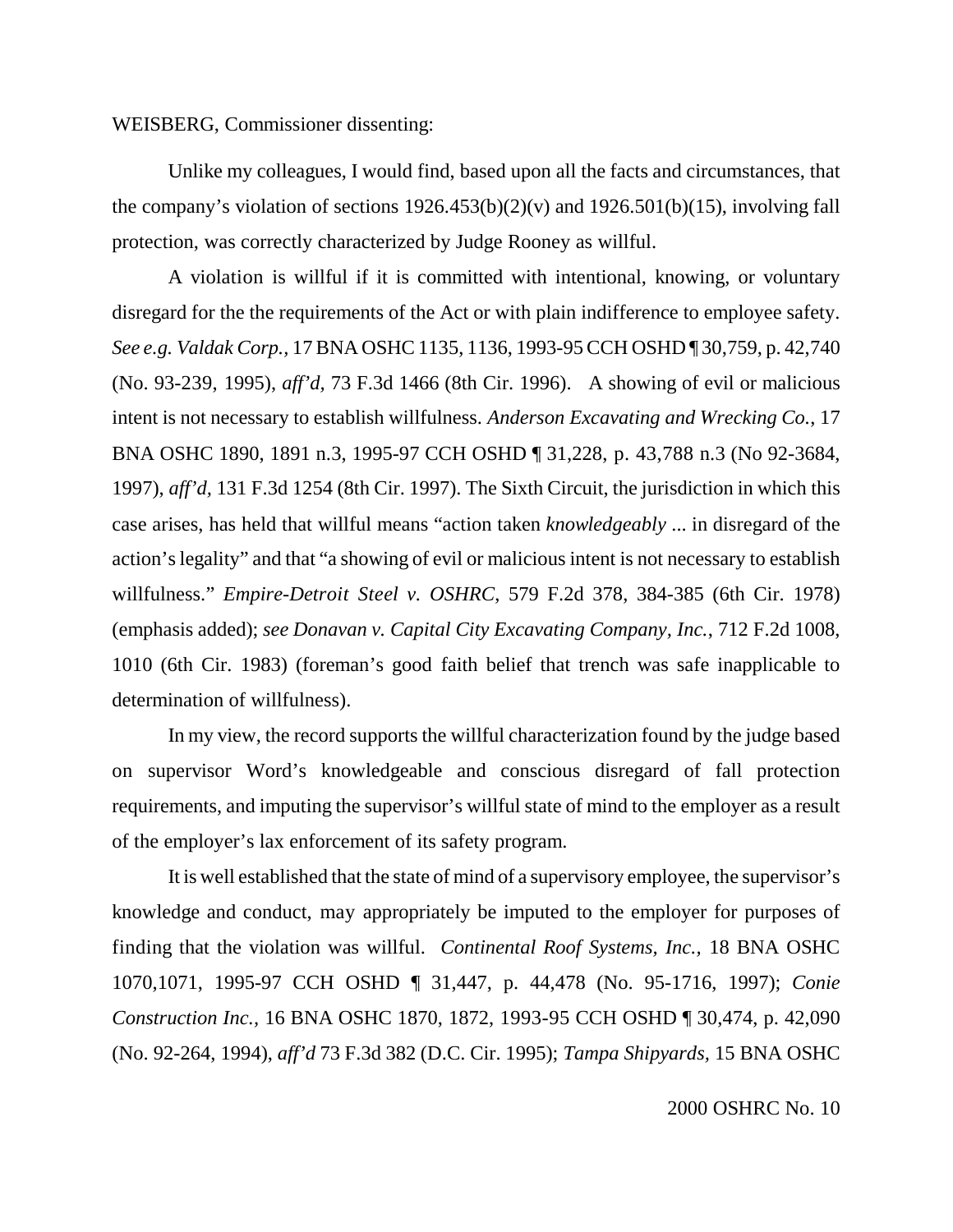1533, 1537, 1541, 1991-93 CCH OSHD ¶ 29,617, pp. 40,100, 40,103 (No. 86-469, 1992). Willful conduct by an employee in a supervisory capacity constitutes *a prima facie* case of willfulness against the employer. *V.I.P. Structures,* 16 BNA OSHC 1873, 1875, 1993-95 CCH OSHD ¶ 30,485, p. 42,109 (No. 91-1167, 1994). However, whether a supervisor's willful conduct should be imputed to the employer depends on the quality of the employer's safety program. A finding of willfulness based on imputing a supervisor's willful state of mind to the employer is negated by evidence of the employer's good faith efforts to implement an effective safety program designed to prevent the kind of violation that occurred. *See L.R. Willson and Sons, Inc.,* 17 BNA OSHC 2059, 2063-64, 1995-97 CCH OSHD ¶ 31,262, pp. 43,890-91 (No. 94-1546, 1997) (Commission declined to impute foreman's willful state of mind because of employer's good-faith efforts to implement effective safety program), *rev'd and remanded on other grounds,* 134 F.3d 1235 (4th Cir. 1998), *cert. denied*, 119 S. Ct. 404 (1998). A willful classification is not justified where the employer made a good faith effort to comply with the requirement of the standard or to eliminate the hazard even though the effort was not entirely effective or complete. *Keco Industries,* 13 BNA OSHC 1161, 1169, 1986-87 CCH OSHD ¶ 27,860, p. 36,478 (No. 81- 263, 1987).

 OSHA compliance officer Wilkerson observed supervisor Word approximately 64 feet above the ground, while working on top of a sign that was being erected and while inside the basket of an aerial lift, without a tied-off safety harness. Word, who has been with the company for eight to ten years, testified that he generally worked at heights without a safety harness. According to Word, he "rarely" wore a safety harness because he considered them uncomfortable and more of a hazard than a help.Word did not use a safety harness at any time on the day of the inspection. When Word called down for some tools to be sent up, the compliance officer instructed the erection crew employees on the ground (none of whom were wearing hard hats, for which the company was also cited) to send him a safety harness

12 2000 OSHRC No. 10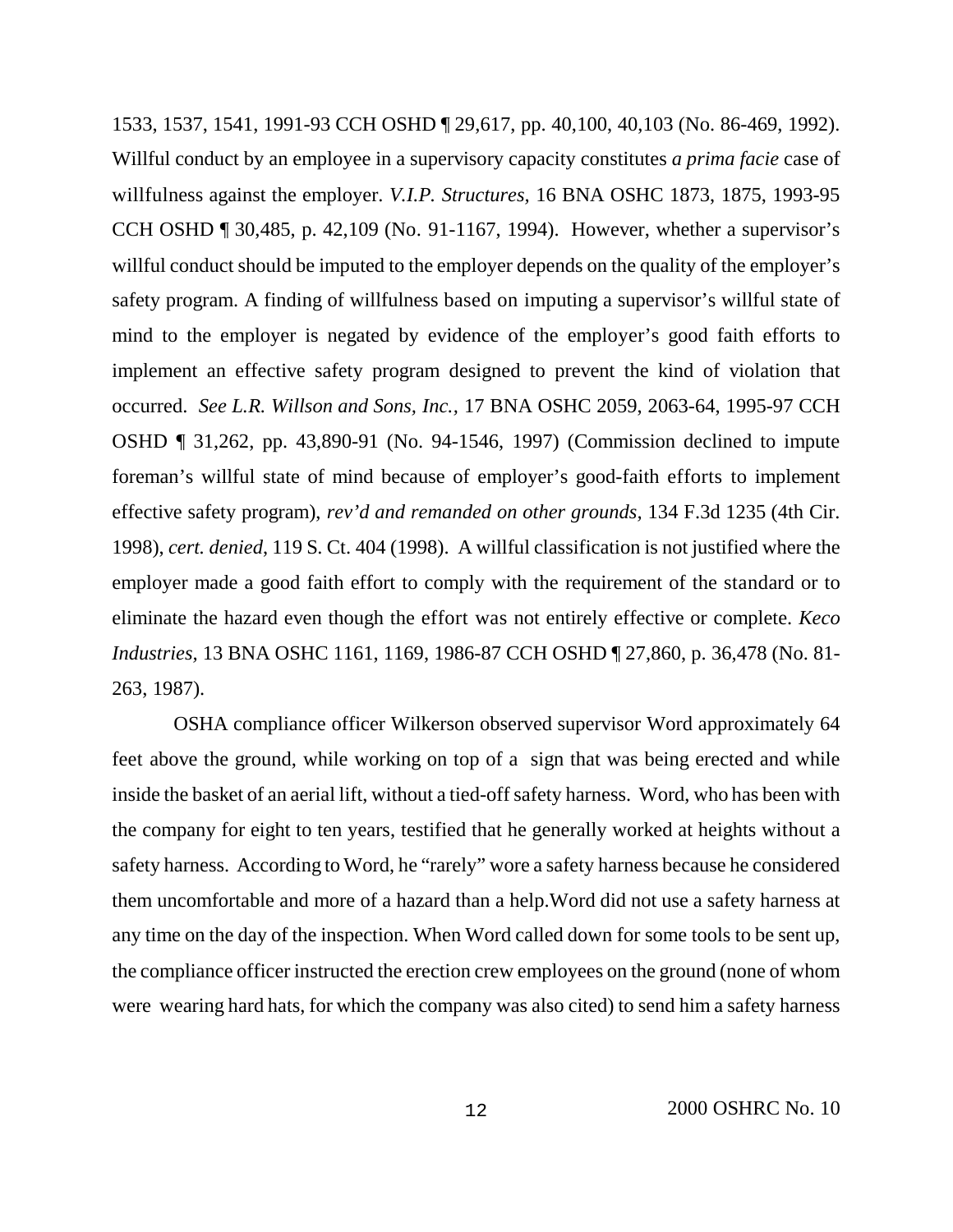as well. However, Word refused to use the safety harness and continued to work without fall protection.

The judge found that "Word was fully aware of what the standard required." That finding is supported by evidence in the record showing that Word knew that sign work presents fall hazards, he knew that fall protection was required, he was aware that the employer provided safety harnesses which were in the truck, he was aware that the employer had a safety rule requiring employees to wear safety equipment, and he had instructed at least some of the employees on his jobs to use safety harnesses. Thus, based on Word's knowledge and conduct, I agree with the judge's finding that Word knowingly, intentionally, and voluntarily disregarded the fall protection standard requirements.

The Commission has held that a willful violation is differentiated from a serious violation by a "heightened awareness" of the illegality of the conduct or conditions and by a state of mind, i.e., conscious disregard or plain indifference for the safety and health of employees. *See L.R. Willson and Sons, Inc.*, 17 BNA OSCH at 2063, 1995-97 CCH OSHD at p. 43,890. Thus, heightened awareness is *something more* than mere knowledge. It is, in effect, knowledge *plus*.

In reversing Judge Rooney, my colleagues conclude that there was no heightened awareness to support a willful violation. My colleagues note that "[t]here was no showing that Word or anyone in the company was aware of OSHA *standards* requiring fall protection or that anyone made a deliberate attempt to violate them," and cite *C.E.M Plumbing Inc.*, 17 BNA OSHC 2080, 2081-82, 1995-97 CCH OSHD ¶ 31,242, p. 43,820 (No. 95-676, 1997). This holding is contrary to the judge's specific finding that "Word was fully aware of what the standard required." *C.E.M. Plumbing*, which my colleagues appear to rely on, is easily distinguishable. In *C.E.M.*, which involved a trenching standard, the Commission's holding that the violations were not willful was based on the judge's finding that the company president, though generally familiar with soil types and available safety measures, was not familiar with specific OSHA regulations, was unaware of OSHA soil classifications, and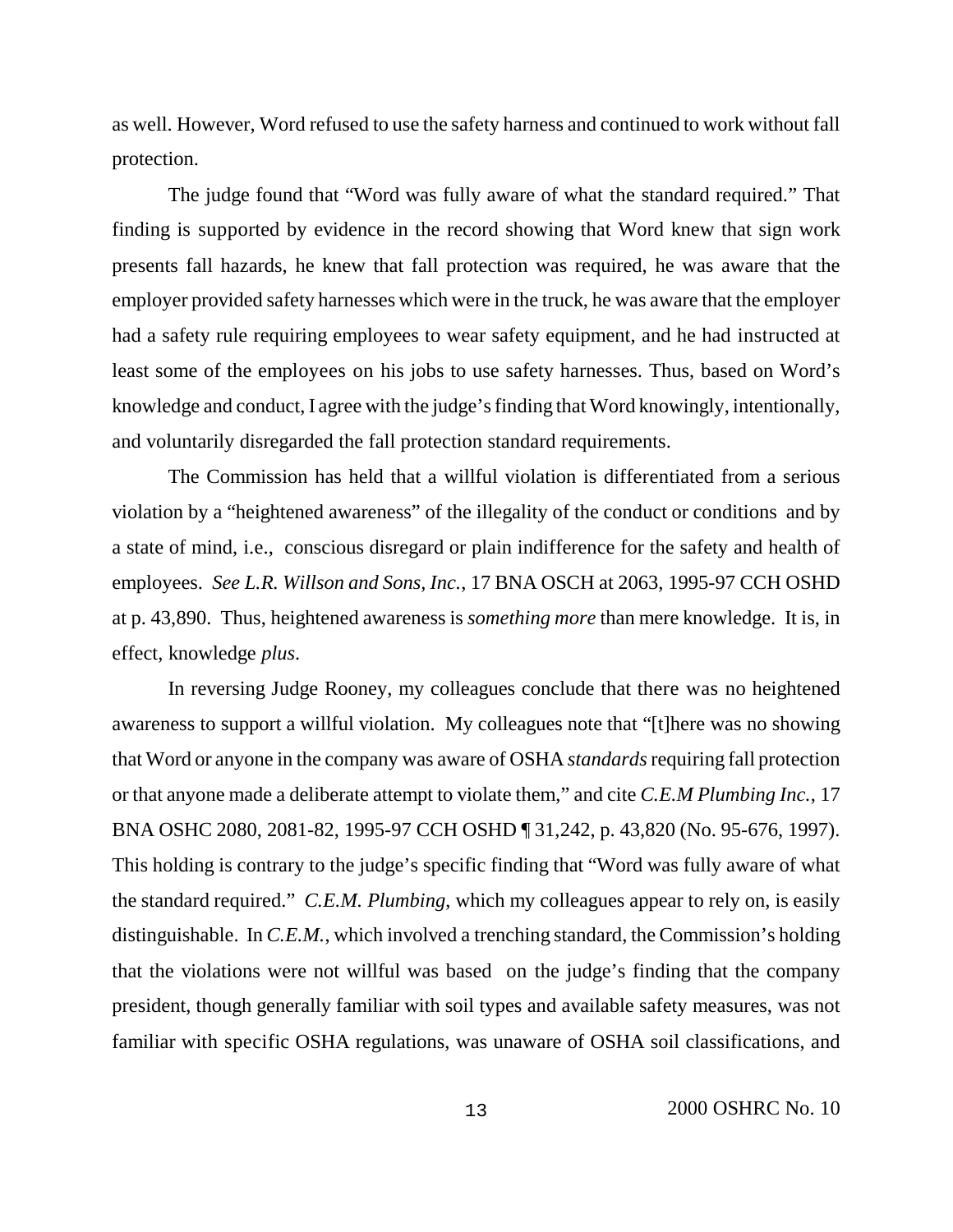completely misunderstood OSHA sloping and shoring requirements. In the instant case, however, although Word might not have been familiar with sections 1926.453(b)(2)(v) and 1926.501(b)(15), he was, as found by the judge, "fully aware of what the standard required." My colleagues also note that there is no evidence that the company received prior citations or other warnings regarding the need for safety harnesses in sign erection work. Are my colleagues suggesting that supervisor Word, who had been with the company eight to ten years and who instructed employees under his supervision to use safety harnesses, was not aware that sign work presented fall hazards and that fall protection was required on this job?

In a literal sense, from his vantage point, Word had a 64-foot height[ened] awareness that he was working without the required fall protection. Word was working approximately 64 feet above the ground, on top of a sign that was curved and subject to vibrations, without using a tied-off safety harness. In my view, that *something more* element that highlights the knowing and conscious disregard necessary to establish a willful state of mind occurred in the instant case when Word called down for some tools to be sent up and the employees on the ground, at the direction of the OSHA compliance officer, sent up a safety harness as well. The evidence does not establish that Word knew then that there was an OSHA compliance officer on the site or that it was the complaince officer who had asked the ground crew to send up the safety harness. Nevertheless, even if the employees on the ground (over whom he exercised supervisory authority and some of whom he had instructed to use safety harnesses), had of their own volition sent up the safety harness to him, the incident demonstrates that Word acted willfully by knowledgeably and consciously refusing to use the safety harness and continuing to work without fall protection

Generally, as noted above, a supervisor's state of mind and conduct can be imputed to the employer for purposes of establishing willfulness. The fact that a supervisor was involved in the cited violation is strong evidence that an employer's safety program was lax. *Daniel Construction Co.,* 10 BNA OSHC 1549, 1552, 1982 CCH OSHD ¶ 26,027, p. 32,672 (No. 16265, 1982). In the instant case, the evidence amply demonstrates the lack of an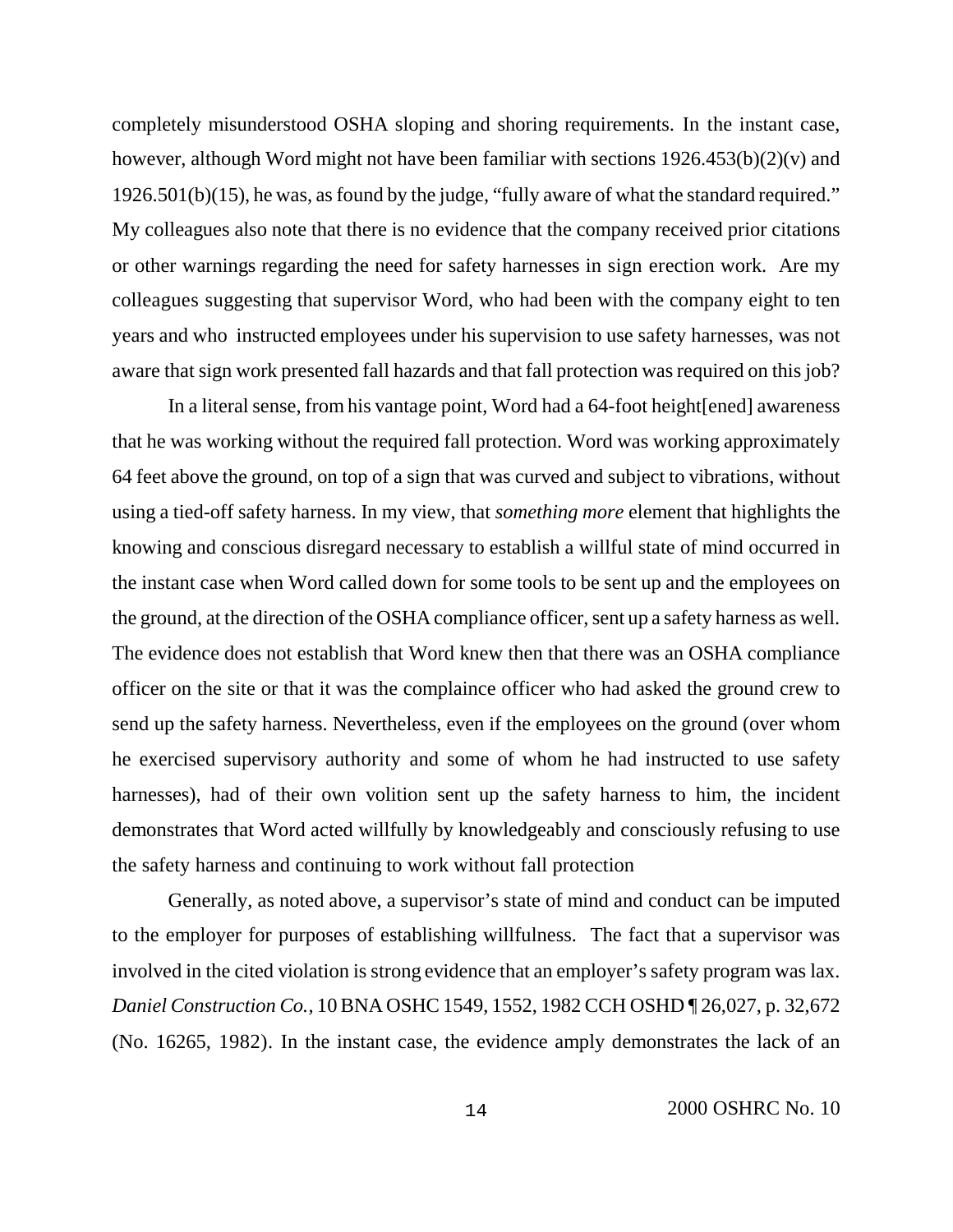effective safety program or even objectively reasonable good faith efforts by the employer to promote safety on the job. While the company had a general rule informing employees that failure to use required safety equipment could result in OSHA penalties, and also provided safety harnesses at the site for employees to use, the company's safety program did not include any efforts to detect whether supervisors and employees were using safety harnesses. Company owner Thomas Branham, Sr. and his son Thomas Branham, Jr. ( the company manager and only other management official) failed to monitor the worksites or to pay attention to whether employees used the available fall protection equipment. Branham Sr. testified that it was the responsibility of the employees to wear the safety equipment made available by the company. He stated: "It is up to the employees [at the job to] wear [the safety equipment]. It is for their protection and if anyone should be fined it should be the employee because remember one thing I'm only their employer, I'm not their mother and all of our employees know what they're supposed to do."<sup>12</sup> Accordingly, imputing Word's willful conduct to this employer is justified based on the employer's lax enforcement of its safety program.<sup>13</sup>

 $12$ In his brief to the Commission, Branham Sr. explained, "[t]here is no possible way that we could check each jobsite to insure that safety equipment is being used. I am an employer not the safety patrol."

 $13$ Thus, I find it unnecessary to decide whether the company's failure and refusal to monitor the use of safety equipment is sufficient by itself to demonstrate plain indifference to employee safety and establish willfulness, as found by the judge.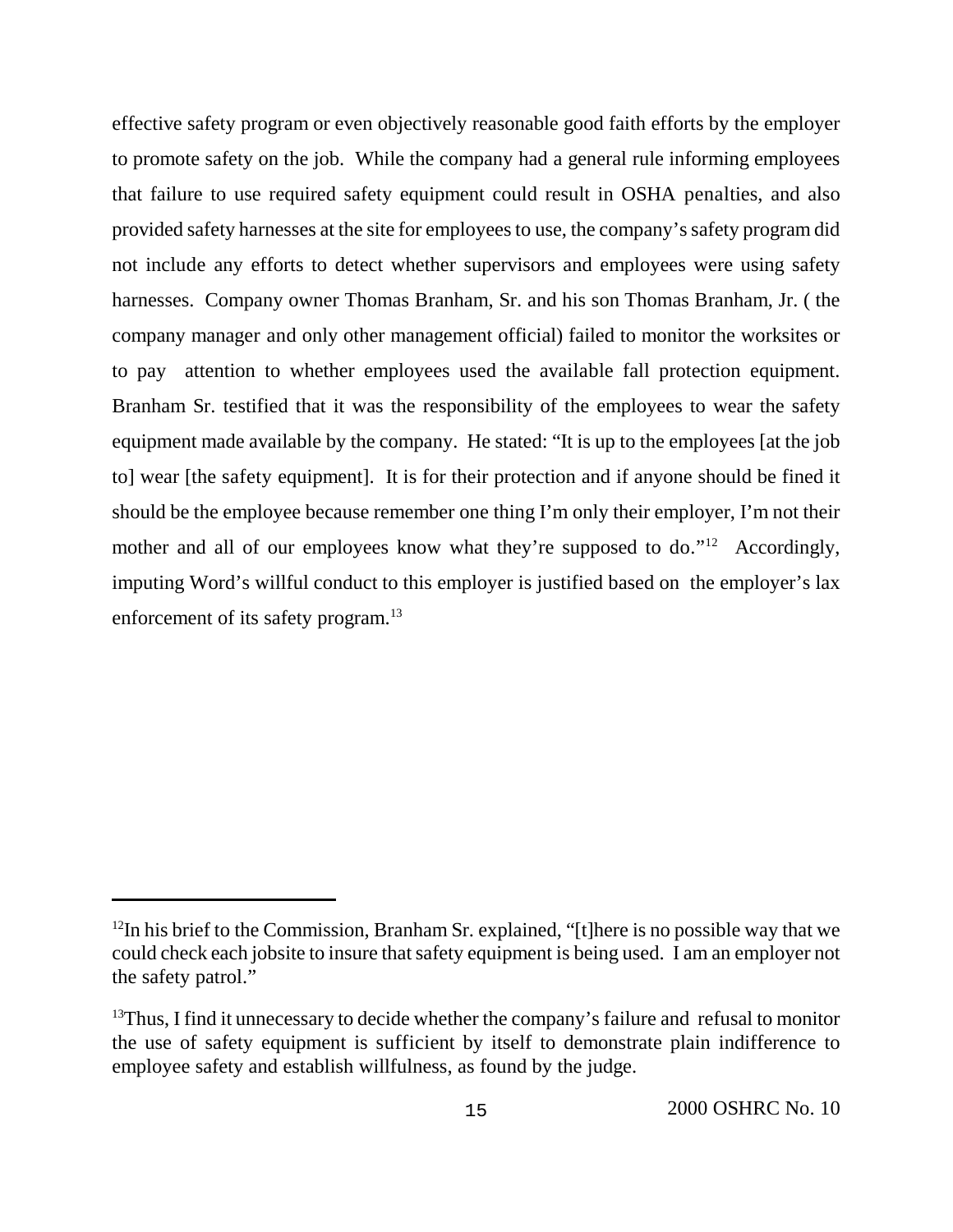

Stuart E. Weisberg Commissioner

Dated: May 15, 2000\_\_\_\_\_\_\_\_\_\_\_\_\_\_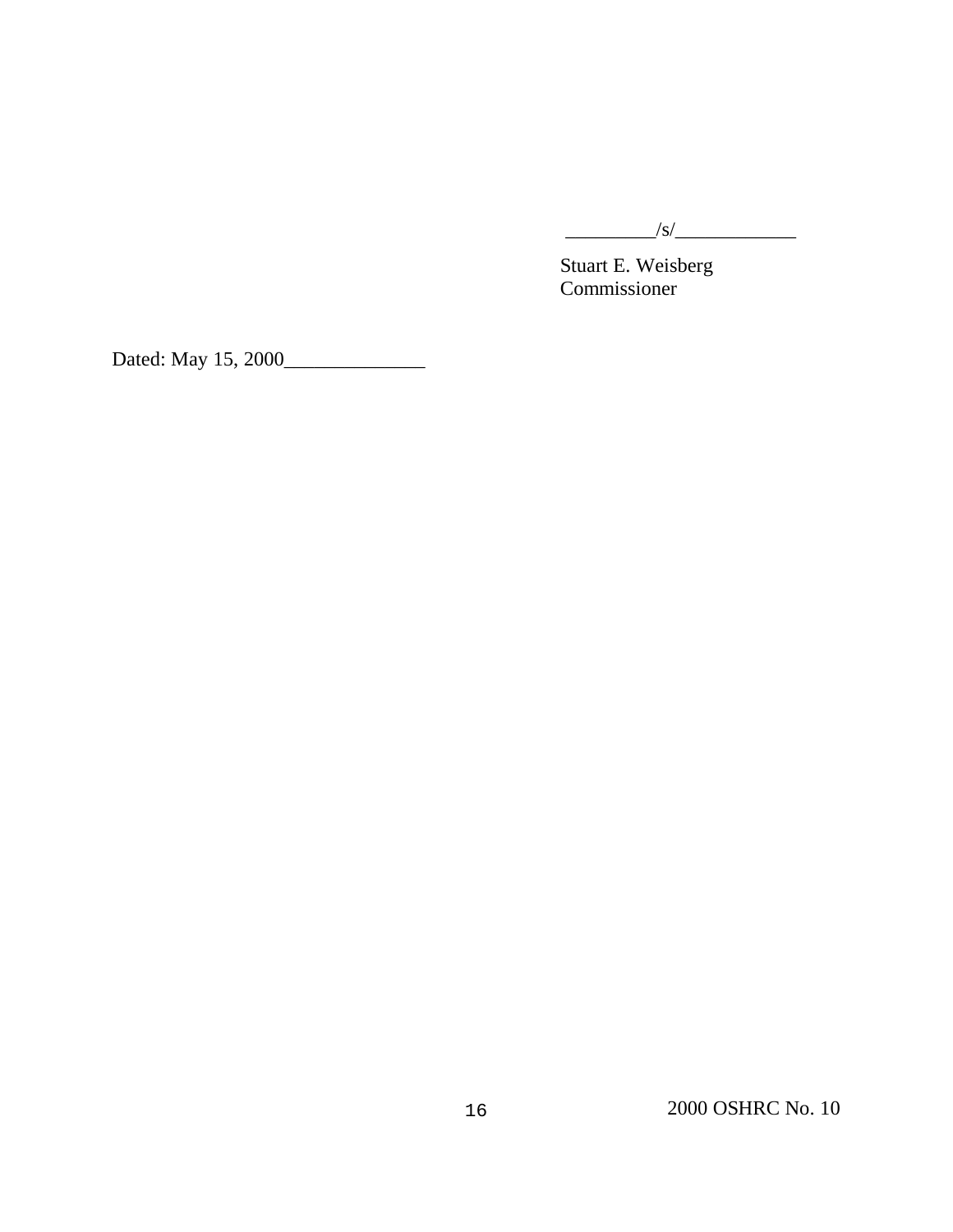#### United States of America **OCCUPATIONAL SAFETY AND HEALTH REVIEW COMMISSION** 1120 20th Street, N.W., Ninth Floor

Washington, DC 20036-3419

# SECRETARY OF LABOR,

Complainant,

BRANHAM SIGN COMPANY, INC.,

Respondent.

Appearances:

Janice L. Thompson, Esquire Thomas E. Branham, Sr. Office of the Solicitor Columbus, Ohio U.S. Department of Labor For the Respondent, *pro se*. Cleveland, Ohio

v. DOCKET NO. 98-0752

Before: Judge Covette Rooney

# *DECISION AND ORDER*

This proceeding is before the Occupational Safety and Health Review Commission ("the Commission") pursuant to section 10(c) of the Occupational Safety and Health Act of 1970 (29 U.S.C. § 651, *et seq.*) ("the Act"). Respondent, Branham Sign Company, Inc., is engaged in the business of manufacturing, servicing and erecting signs, and, at all times relevant to this action, maintained a work site at the Jeffersonville, Ohio exit on Route 35 and Interstate 71. Respondent has erected signs outside of Ohio, is an employer engaged in a business affecting commerce, and is subject to the requirements of the Act.  $(Tr. 11-14).$ <sup>14</sup>

OSHA compliance officer ("CO") William Wilkerson testified that he was driving home from work on April 2, 1998, when he observed an individual engaged in welding on a horizontal member

<sup>&</sup>lt;sup>14</sup>The term "Tr." refers to the official trial transcript. The term "Ex." refers to exhibits introduced into evidence at trial.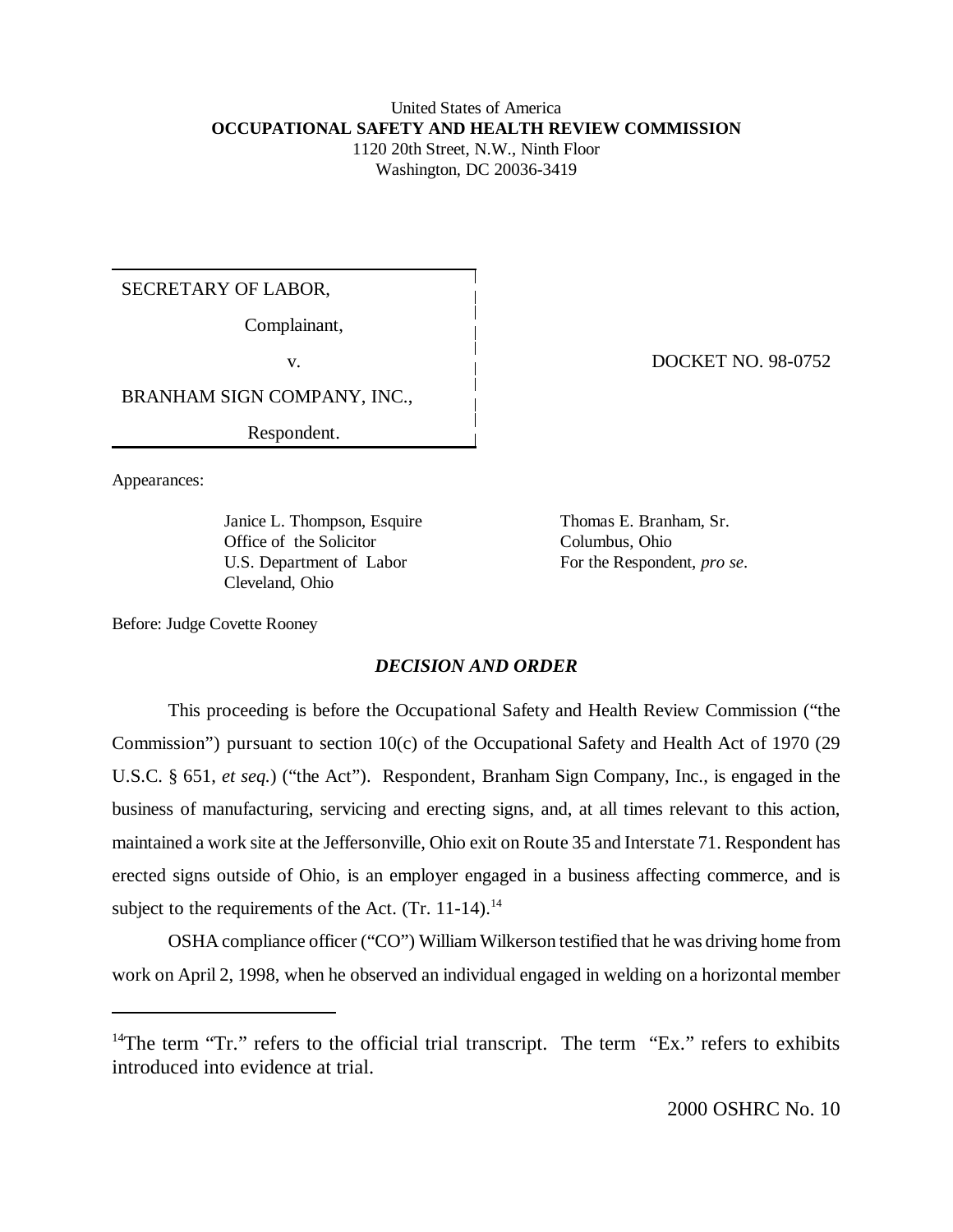of the sign at the subject work site. It appeared to him the individual was not tied off, and he decided to commence a fall protection inspection under the local emphasis program.<sup>15</sup> As a result of this inspection, on May 5, 1998, Respondent was issued a serious citation alleging a violation of 29 C.F.R. § 1926.100(a) and a willful citation alleging violations of 29 C.F.R. §§ 1926.453(b)(2)(v) and 1926.501(b)(15), with a total proposed penalty of \$42,750.00. By filing a timely notice of contest, Respondent brought this proceeding before the Commission. The contested violations were the subject of the hearing held before the undersigned on November 2, 1998, in Columbus, Ohio. The parties have submitted post-hearing briefs, and this matter is ready for disposition.

#### **Facts**

CO Wilkerson testified that the individual he observed was initially standing on a portion of the sign to work but that by the time he got out his video equipment the individual had stepped into a man basket that was on the end of a crane adjacent to the sign. An employee who was holding a tag line advised the CO that Stephen Word, the person in the basket, was in charge of the site. The CO began videotaping Word and determined that he was not wearing any personal protective equipment, and he also observed that the two employees working on the ground below were not wearing hard hats. As the CO videoed him, Word stepped out of the basket and back onto the sign. Word also called down for some tools to be sent up, and the CO instructed the employees on the ground to send him a safety harness as well. The tools and a harness were hooked onto the crane's load line and sent up to Word; however, CO Wilkerson noted that Word did not put on the harness for about 15 minutes and that even when he did he it was ineffective because he did not fasten the straps. When Word came down, the CO conducted an opening conference with him and then interviewed him. Word informed him that he had been working at a height of 64 feet and that although he required the other employees to wear safety harnesses he himself generally did not wear them because they were uncomfortable and at times presented a tripping hazard; Word also informed him that sometimes there was nowhere to tie off. CO Wilkerson observed that there was an opening

<sup>&</sup>lt;sup>15</sup>CO Wilkerson testified that while he specialized in industrial hygiene and had conducted mainly health inspections during his 23-year employment with OSHA, he had performed 100 inspections involving fall protection issues. (Tr. 25).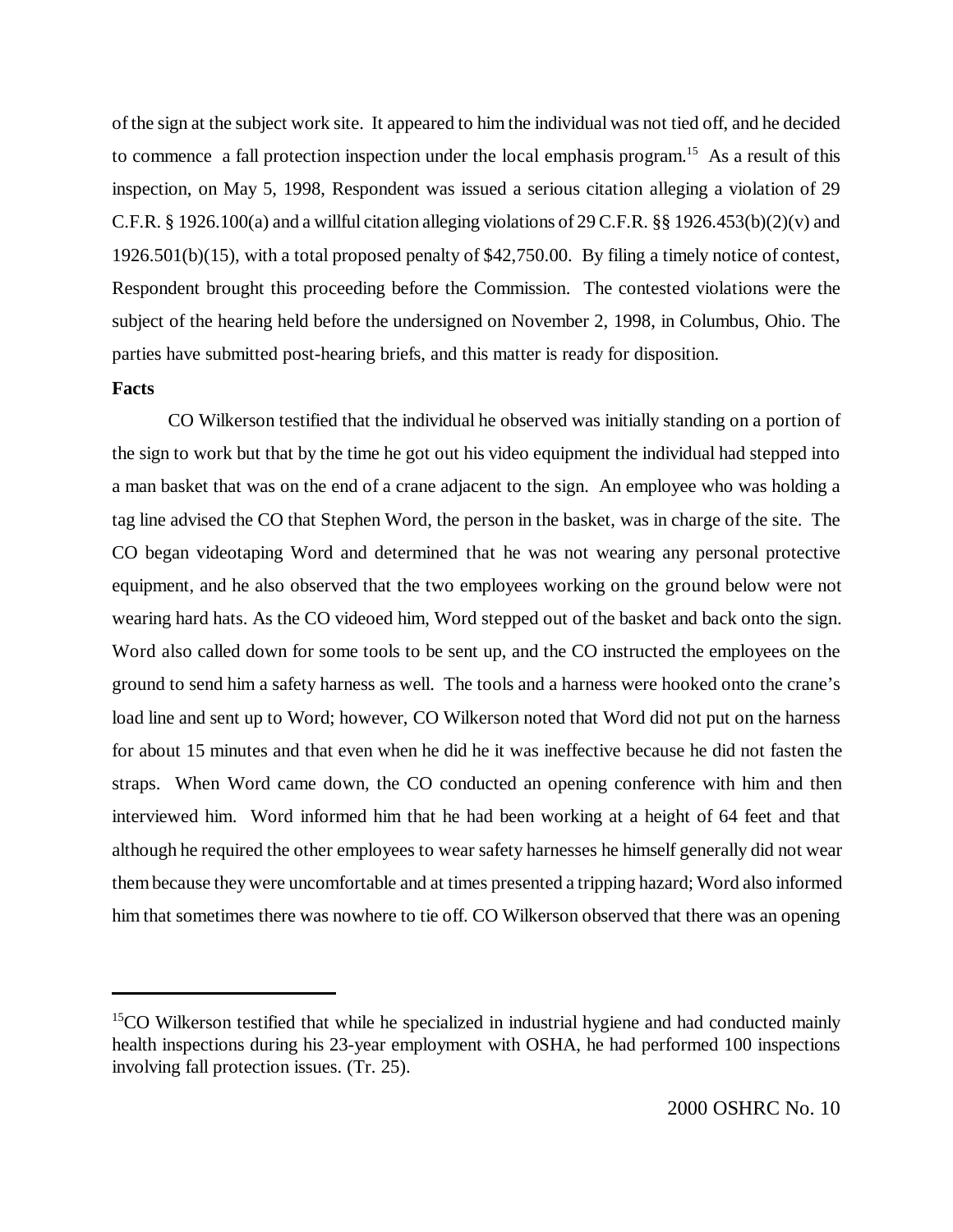on one side of the man basket; he measured the opening, and found it to be 22 inches wide and 40 to 45 inches high. (Tr. 29-35, 42-50, 54, 57-59, 63-66, 73-76, 97, Ex. C-1).

Stephen Word testified that he had been employed with Respondent for eight to ten years, that there were no actual foremen or bosses on Respondent's crews, and that in general, the employee on the site with the most experience was the one who ran the job. Word further testified that he was a trusted employee with firing authority, such that Thomas Branham, the owner, rarely visited the sites, and that the only other management person was Branham's son. Word said the company had four employees on the subject site on April 2, 1998, that they were installing a high-rise sign at a truck stop, and that he had been in a man basket 50 to 60 feet above the ground and had been in the process of trying to get the sign down onto its poles when the CO arrived.<sup>16</sup> Word agreed that two employees were on the ground holding onto tag lines at that time and that no one on the crew was wearing a hard hat. He also agreed that he had not worn a body belt or safety harness and lanyard while working either in the basket or on the sign and that he had not put on the safety harness that had been sent up to him. Word noted that he told the CO that he required his men, especially those who feared heights, to wear harnesses; however, he himself considered them uncomfortable and more of a hazard than a help. (Tr. 12-23).

#### **Burden of Proof**

The Secretary has the burden of proving her case by a preponderance of the evidence. In order to show a violation of an OSHA standard, the Secretary must prove: (a) the applicability of the cited standard, (b) the employer's noncompliance with the standard's terms, (c) employee access to the violative conditions, and (d) the employer's actual or constructive knowledge of the violation (*i.e.*, the employer either knew, or with the exercise of reasonable diligence could have known, of the violative conditions). *Atlantic Battery Co.*, 16 BNA OSHA 2131, 2138 (No. 90-1747, 1994).

### **Citation 1, Item 1**

29 C.F.R. § 1926.100(a), the cited standard, states that "[e]mployees working in areas where there is a possible danger of head injury from impact, or from falling or flying objects, or from electrical shock and burns, shall be protected by protective helmets." The citation alleges that:

<sup>&</sup>lt;sup>16</sup>The man basket was connected to an 80-foot Skyhook crane. (Tr. 17).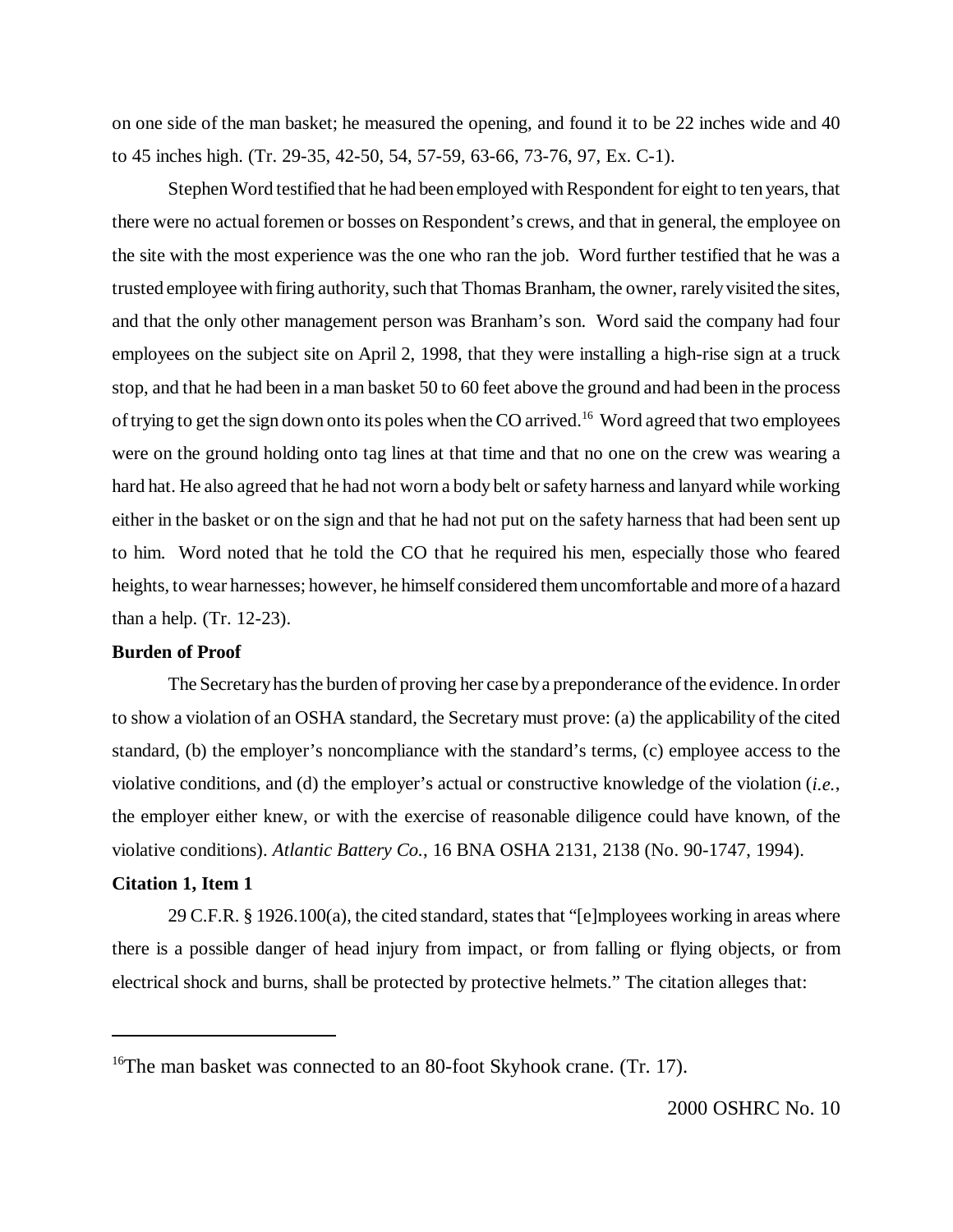Employees who were working at ground level at the jobsite at 12403 US Rt. 35 in Jeffersonville, Ohio on April 2, 1998, were not wearing head protection where there was a potential for tools or parts to fall from a manbasket on an aerial lift approximately 64' overhead.

The testimony of CO Wilkerson and Stephen Word shows that two employees were working on the ground in the area below the crane and man basket when the CO arrived and that none of Respondent's crew was wearing a hard hat. (Tr. 17-18, 34-35, 57-59, 97-98). Word testified that the employees were holding onto 100-foot tag lines and that they were not directly below him but 25 to 30 feet away. (Tr. 18). However, CO Wilkerson testified that the employees were underneath Word during the limited periods when they were hooking up materials to the crane's load line. He pointed out that Word was welding and could have accidentally dropped items such as welding rods and tools that could have struck an employee and caused a skull laceration or fracture or even death.<sup>17</sup> (Tr. 28-29, 47-48, 57-59, 87-88, 97-98). By its own terms, the standard requires head protection where there is a "possible danger" from falling objects. The record establishes that the employees were exposed to falling objects from Word's overhead work and that this condition could have resulted in serious injury. The record also establishes Respondent's knowledge of the hard hat requirement and the fact that employees were not wearing them that day. When the CO questioned them about it, the employees retrieved hard hats from trucks on the site and put them on, and Word himself told the CO during his interview that they had hard hats in the trucks and that sometimes employees wore them and sometimes they did not. (Tr. 59). Word's knowledge of the violation, in light of his supervisory authority at the work site, is imputed to Respondent.<sup>18</sup> Superior Elec. Co., 17 BNA OSHA 1636 (No. 91-1597). The Secretary has therefore demonstrated the alleged violation. *Penalty*

The Commission is the final arbiter of penalties and makes the ultimate determination of what constitutes an appropriate penalty. In so doing, the Commission must give "due consideration" to the four criteria under section 17(j) of the Act, 29 U.S.C. § 666(j). These penalty factors are the size of

 $17$ Word agreed that he was using welding rods, screwdrivers and a hammer. (Tr. 20).

 $18I$  find that Word knew or should have known of the condition, since it was easily observable. I also find that he had supervisory authority at the site, based on his testimony set out *supra*.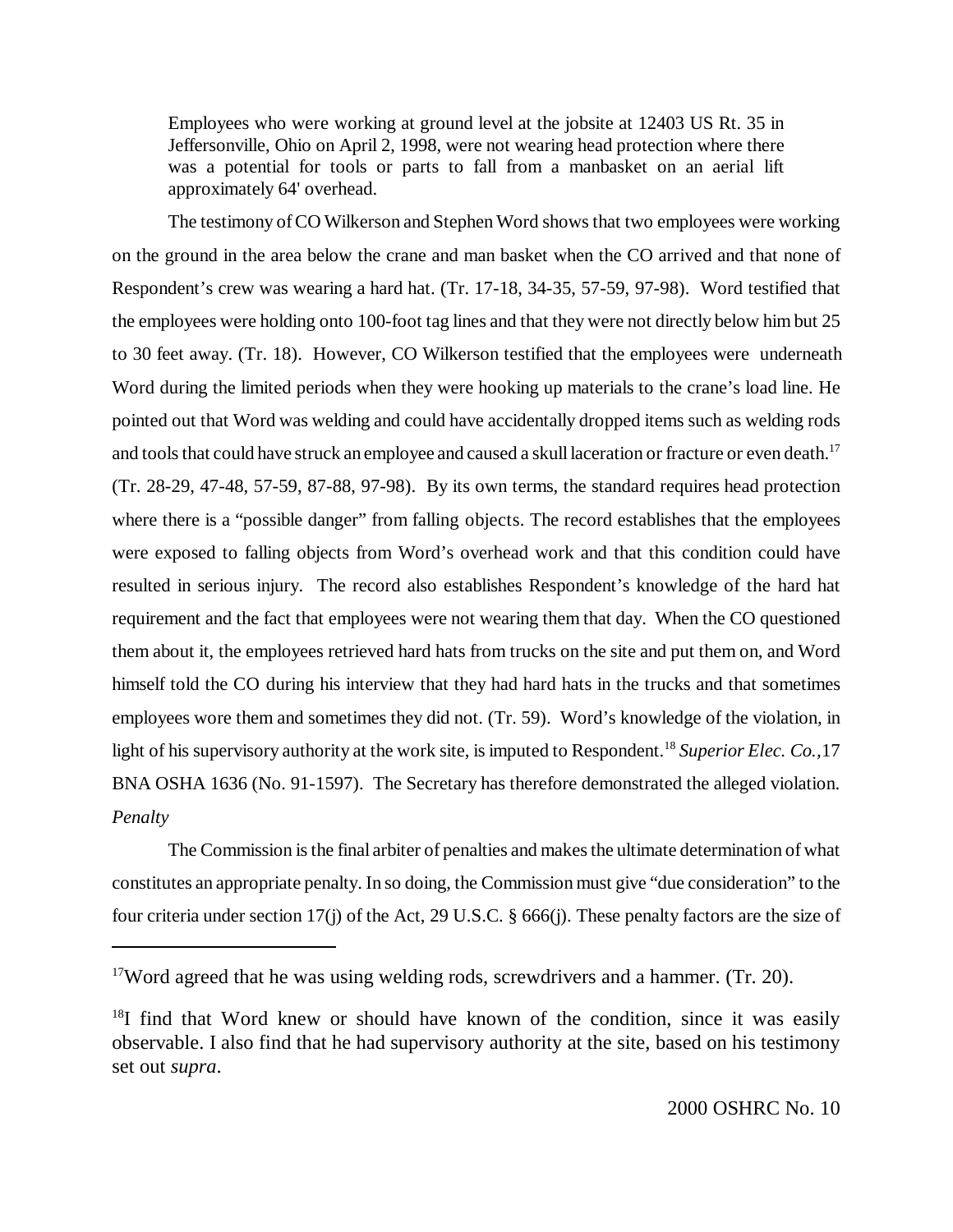the employer's business, the gravity of the violation, the employer's good faith, and its prior history. *J.A. Jones Construction Co.*, 15 BNA OSHC 2201, 2213-14 (No. 87-2059, 1993). The record in this case shows that the gravity of the violation was high because of the serious injuries or death that could have occurred. The record also shows that the probability of an accident was lesser due to the limited time employees spent under the crane and man basket. These elements resulted in a gravitybased penalty of \$2,500.00, to which reductions of 60% and 10% were applied, respectively, due to Respondent's small size (a total of 14 to 15 employees) and its lack of history of prior violations. There was no adjustment for good faith because of the willful citation that was issued, resulting in a proposed penalty of \$750.00. (Tr. 12, 57, 60-63). Based on the record, I conclude that the proposed penalty is appropriate, and it is accordingly assessed.

#### **Citation 2, Item 1**

29 C.F.R. § 1926.453(b)(2)(v), the cited standard, states that "[a] body belt shall be worn and a lanyard attached to the boom or basket when working from an aerial lift." The citation alleges that:

On April 2, 1998, at the Travel Center of America jobsite at 12403 US Rt. 35, Jeffersonville, Ohio, the jobsite foreman was observed working from an aerial lift approximately 64' above the ground without wearing a body belt or safety harness and lanyard.

The record establishes a prima facie violation. The CO observed Word working in the man basket, which, based on what Word told him, was about 64 feet off the ground. Word was not wearing a safety belt or harness, and, although the CO had a safety harness sent up to him, Word did not put it on for about 15 minutes; further, when he did use it he did so incorrectly such that it was ineffective. (Tr. 29-35, 44-49, 63-66; Ex. C-1). It is clear that Word was fully aware of what the standard required, particularly since he directed other employees to use safety harnesses, and that Word did not comply with the standard even after a harness was sent up to him. (Tr. 18-23). It is also clear the violation was appropriately classified as serious. The CO testified that Word could have fallen from the man basket, especially in view of the opening on one side, and that a 64-foot fall could have resulted in broken bones, crushed body parts or death. (Tr. 54-55, 64-65).

*Willful*

A violation is willful if committed "with intentional, knowing or voluntary disregard for the requirements of the Act or with plain indifference to employee safety." *Trinity Indus., Inc.*, 15 BNA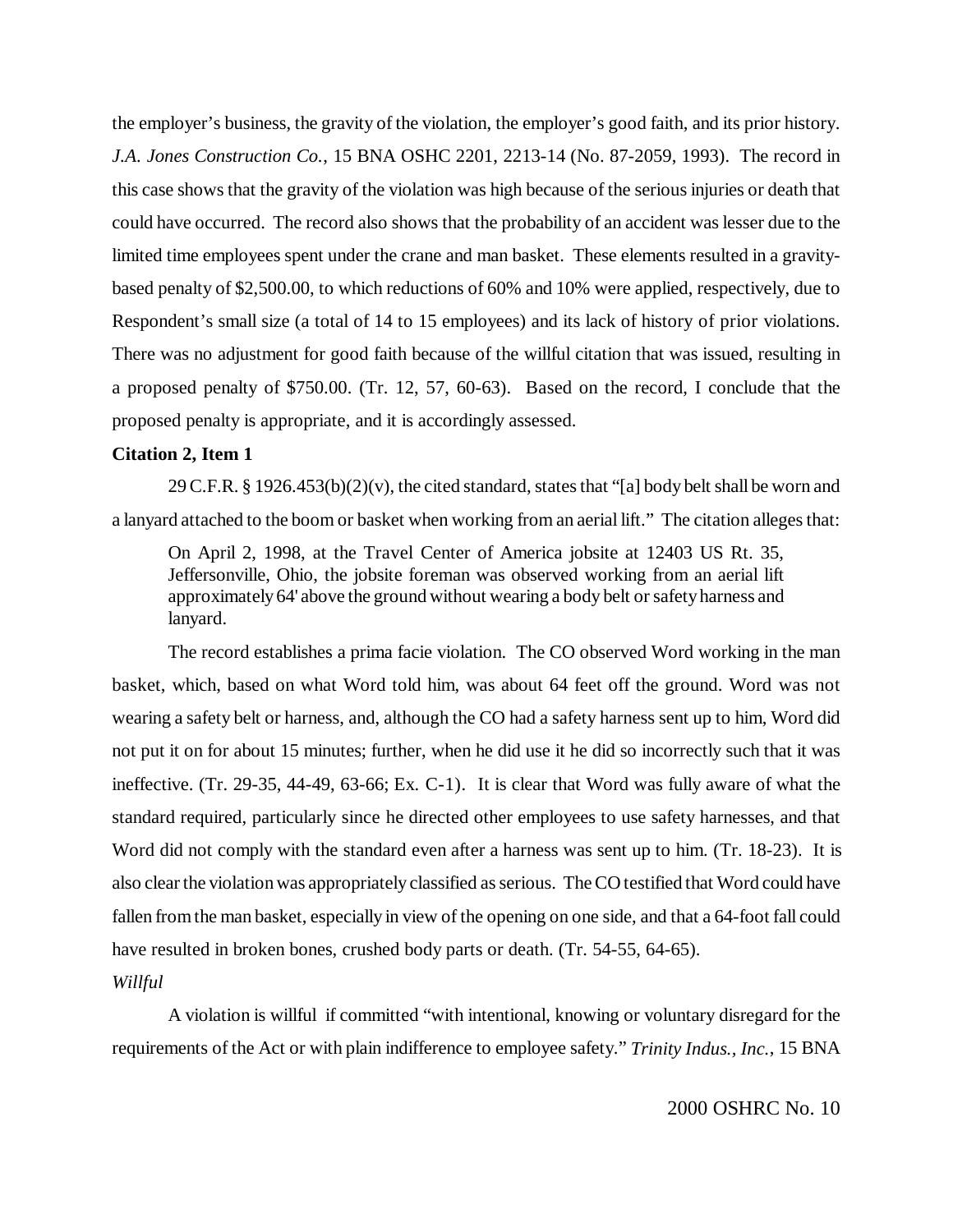OSHA 1597, 1586 (Nos. 88-1545 & 88-1547, 1992), citing *Williams Enter., Inc.*, 13 BNA OSHA 1249, 1256 (No. 85-355, 1987). A willful violation "is differentiated from other types of violations by a heightened awareness - of the illegality of the conduct or conditions - and by a state of mind conscious disregard or plain indifference." *Calang Corp.*, 14 BNA OSHA 1789, 1791 (No. 85-319, 1990). There must be evidence that an employer knew of an applicable standard prohibiting the conduct or condition and consciously disregarded the standard. *Trinity* at 1586, citing *Williams* at 1257. An employer who substitutes his own judgement for the requirement of a standard or fails to correct a known hazard commits a willful violation even if the employer does so in good faith. *Valdak Corp. v. OSHRC*, 73 F.3d 1466, 1469 (8th Cir. 1996).

I find that Stephen Word, the individual in charge of the site and responsible for making decisions and maintaining safety, intentionally, knowingly and voluntarily disregarded the standard's requirements. The record shows that safety harnesses were available on the site and that while the CO had one sent one up to him Word did not put the harness on for 15 minutes and then put it on incorrectly; moreover, Word told the CO, and indicated at the hearing, that he himself generally did not use fall protection even though he required the other employees to do so. I further find that Respondent's failure to monitor its sites for the use of safety equipment demonstrates indifference towards employee safety. Thomas Branham, the company president, told the CO and testified at the hearing that he supplied safety equipment but did not inspect the work sites and that it was the responsibility of the employees to use the equipment. Branham did state that employees who did not use safety equipment would be warned after the first infraction and terminated for any subsequent infraction. However, he then admitted that Word had never received a warning, that he had never fired anyone for not wearing fall protection, and that this was the first time the issue had come to his attention. (Tr. 67-68, 107-11; Ex. R-2). Based on the record, a willful violation has been established. *Penalty*

Although the Secretary proposed a separate penalty for this item and for item 2, *infra*, it is my conclusion that these two items should be grouped for penalty purposes. My reasoning in this regard, as well as the penalty assessed, is set out in the penalty discussion for item 2.

#### **Citation 2, Item 2**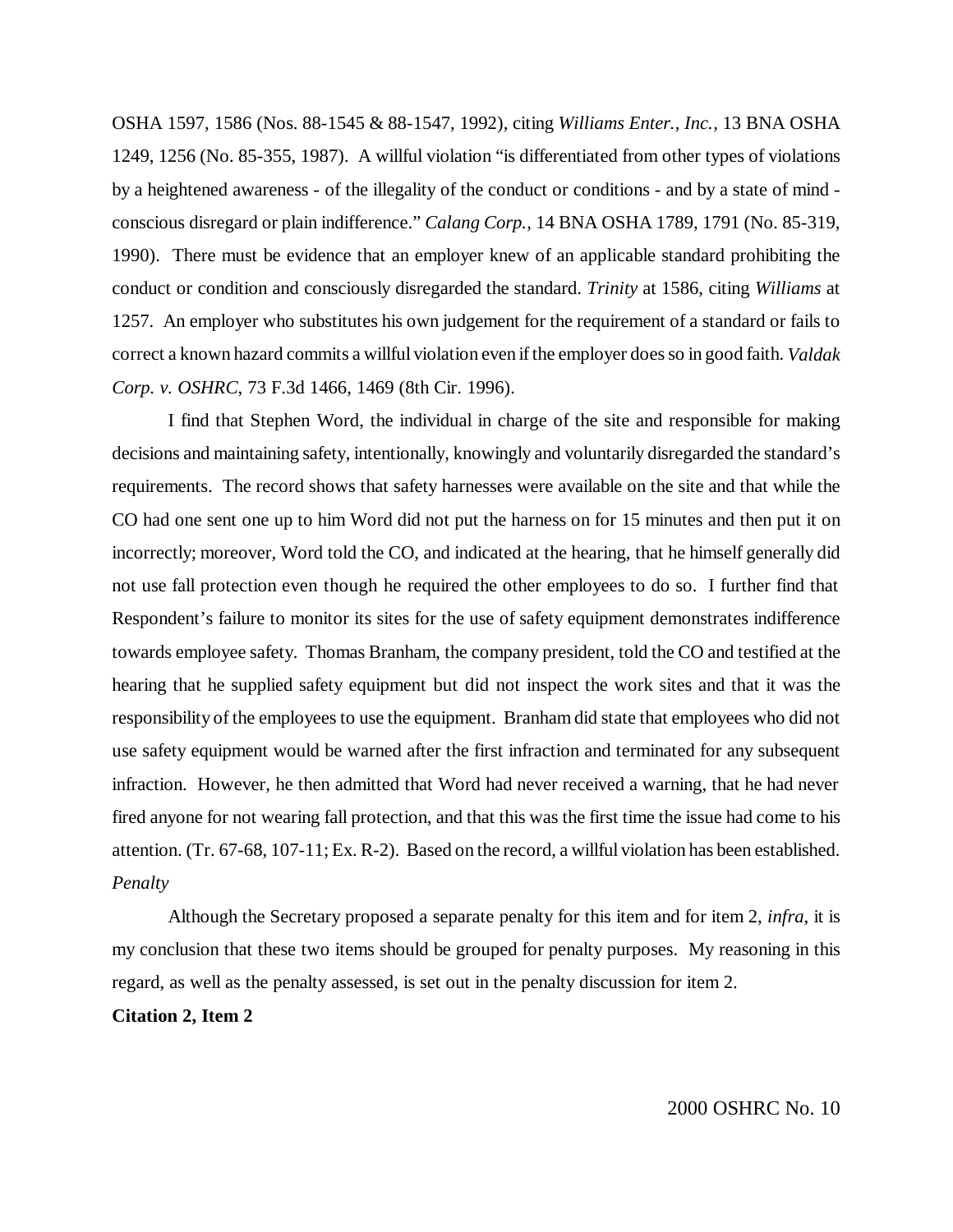29 C.F.R. § 1926.501(b)(15), the cited standard, states that "[e]xcept as provided in  $1926.500(a)(2)$  or in  $1926.501(b)(1)$  through (b)(14), each employee on a walking/working surface 6 feet (1.8 m) or more above lower levels shall be protected from falling by a guardrail system, safety net system, or personal fall arrest system." The citation alleges as follows:

On April 2, 1998, at the Travel Center of America jobsite at 12403 US Rt. 35 in Jeffersonville, Ohio, the jobsite foreman for the sign crew erecting a sign on the site was observed kneeling or squatting, standing and climbing on a horizontal member of a sign approximately 64' above the ground and was not wearing a personal fall arrest device nor were there guardrails or a safety net in place to protect against falls to the ground.

The record establishes a prima facie violation of the standard. The CO saw Word outside the man basket, standing and working on a part of the sign being erected, as he approached the site; he also saw Word stepping from the man basket and back onto the sign as he was videoing Word. The width of the surface area of the sign Word was standing on was 2 to 3 feet, Word was not using any personal fall arrest equipment, and no other system was in place. (Tr. 29-35, 44-49, 73-75, 81-82; Ex. C-1). I conclude, as the CO did, that the sign Word was standing on was a walking/working surface as defined in the fall protection standard at 29 C.F.R. § 1926.500(b). (Tr. 70-73). I also conclude, based on the CO's testimony, that a static line could have been erected between the sign's two main support posts and that Word could have worn a safety harness and tied off to such a line. (Tr. 50-52, 75). Finally, in view of the evidence set out above in item 1, I conclude that Word was fully aware of the violative condition and what the standard required. The violation was serious, in that Word could have fallen 64 feet and been seriously injured or killed. (Tr. 75-77). *Willful*

On the basis of the "Willful" discussion relating to item 1, *supra*, I find that the Secretary has also demonstrated a willful violation with respect to this item.

#### *Penalty*

The record shows that the gravity of the violations described in items 1 and 2 was high. Word's work in the man basket and on the sign exposed him to a 64-foot fall which could have caused serious injuries or death, and the probability of an accident was greater due to the opening in the man basket and the 2 to 3-foot width of the working surface of the sign; in addition, the CO said that he knew of an incident in which a crane had failed and dropped, causing the basket's occupant